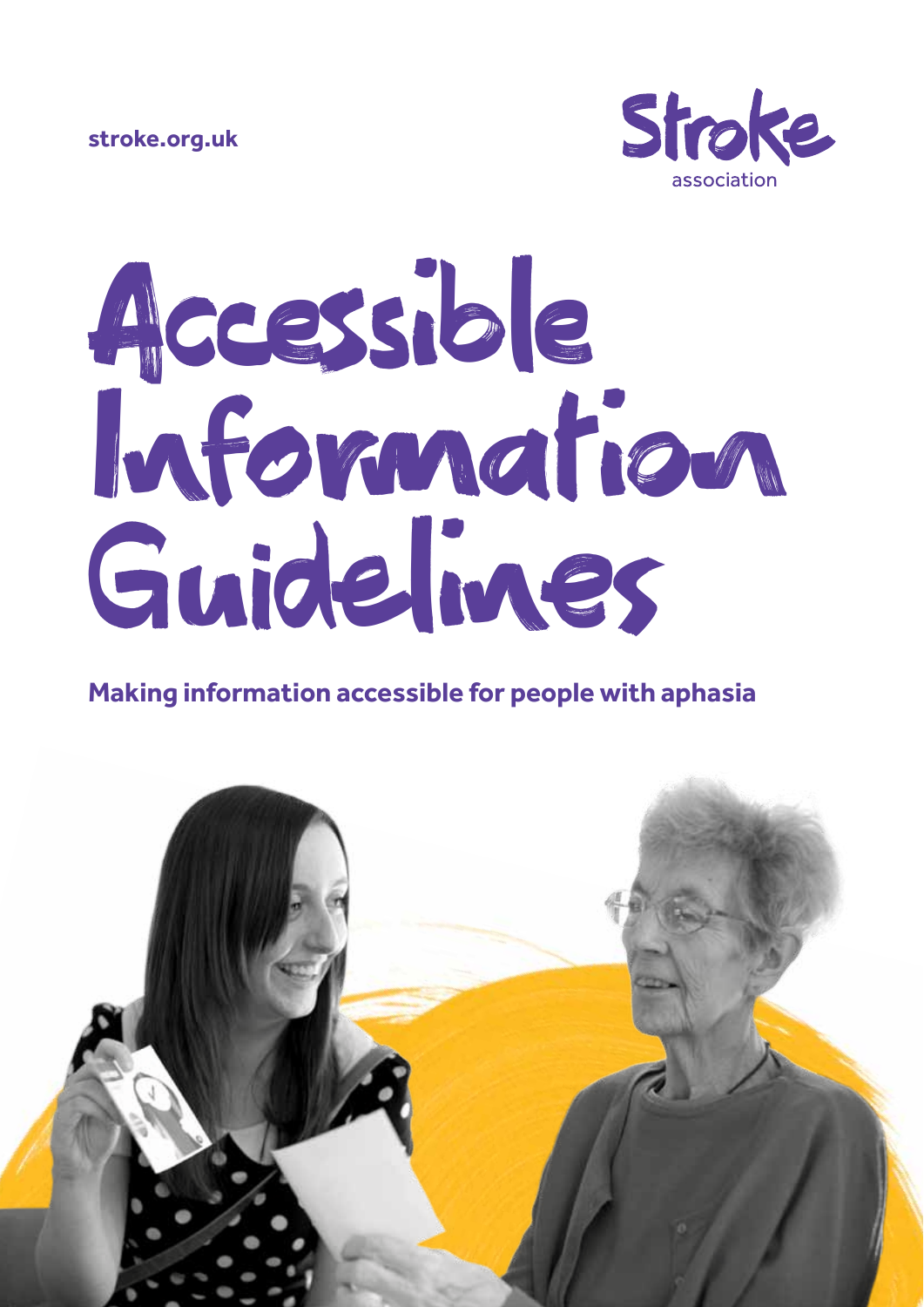We believe in life after stroke. That's why we support stroke survivors to make the best recovery they can. It's why we campaign for better stroke care. And it's why we fund research into new treatments and ways of preventing stroke.

#### **We're here for you. If you'd like to know more please get in touch.**

**Stroke Helpline:** 0303 3033 100 **Website:** stroke.org.uk **Email:** info@stroke.org.uk **Textphone:** 18001 0303 3033 100

#### **© Stroke Association, July 2012**

ISBN 978-0-901548-66-5

All rights reserved. No part of this publication may be reproduced or transmitted, in any form or by any means, electronic, photocopying or otherwise without prior permission of the publishers. NHS workers and teachers may make photocopies for education purposes only, provided that no charge or profit is made for any course or event for which they are used.

Published by the **Stroke Association Stroke Association House 240 City Road London EC1V 2PR**

**stroke.org.uk**

Stroke Association is a Company Limited by Guarantee, registered in England and Wales (No 61274). Registered office: Stroke Association House, 240 City Road, London EC1V 2PR. Registered as a Charity in England and Wales (No 211015) and in Scotland (SC037789). Also registered in Northern Ireland (XT33805) Isle of Man (No 945) and Jersey (NPO 369).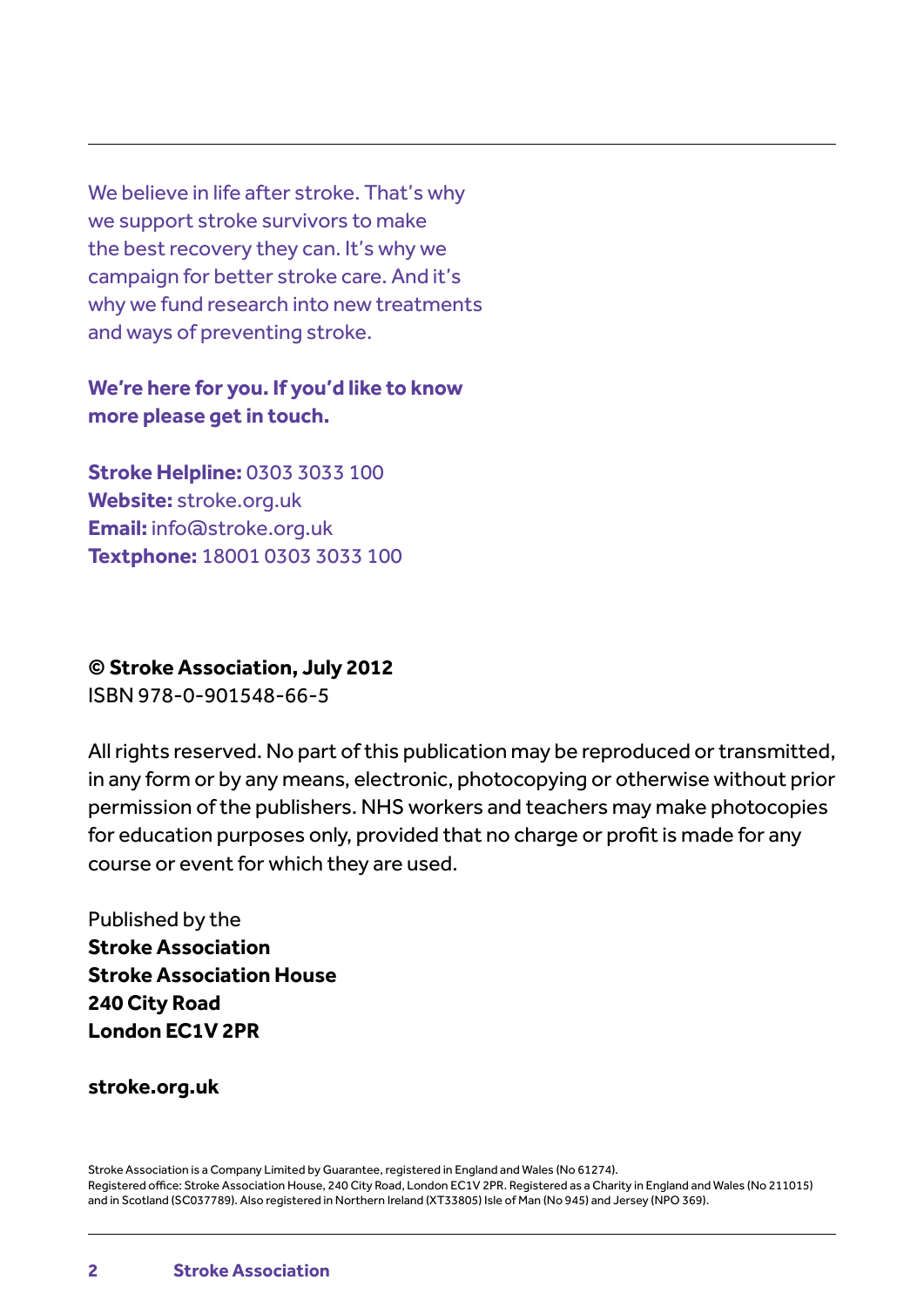# **Contents**

| <b>Authors and acknowledgements</b> | 4  |
|-------------------------------------|----|
| Introduction                        | 5  |
| <b>The Five Steps</b>               | 9  |
| <b>Step 1:</b> A short message      | 10 |
| <b>Step 2: Clear sentences</b>      | 11 |
| <b>Step 3: Easy words</b>           | 14 |
| <b>Step 4: Good layout</b>          | 15 |
| <b>Step 5: Make a set</b>           | 21 |
| <b>Checklist</b>                    | 23 |
| <b>Word-processing advice</b>       | 24 |
| <b>Further Reading</b>              | 28 |
| <b>Notes</b>                        | 30 |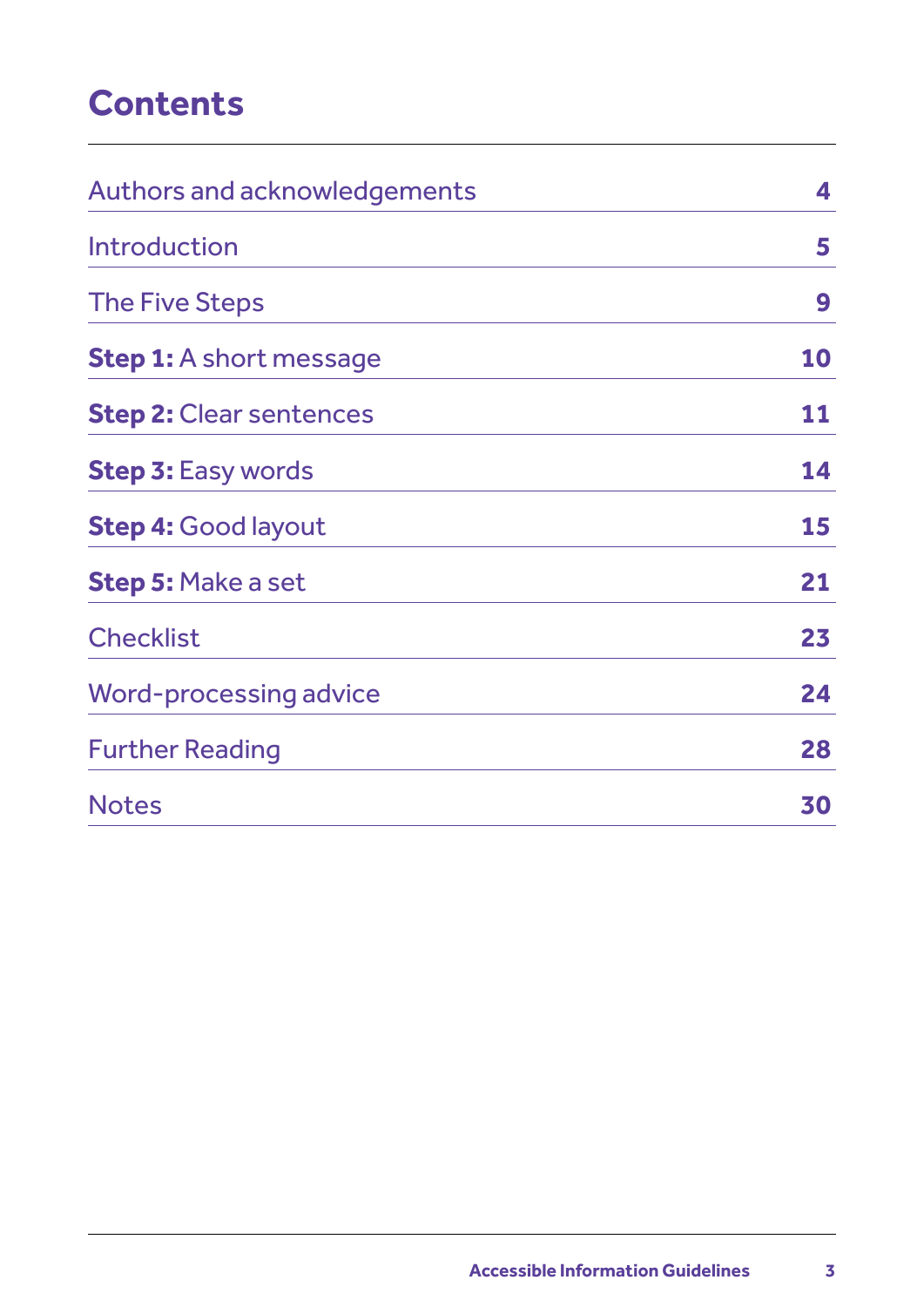# **Authors**

#### **Ruth Herbert,**

Department of Human Communication Sciences, University of Sheffield

**Caroline Haw,**  Community Intermediate Care Service, Sheffield Teaching Hospitals NHS Foundation Trust

#### **Catherine Brown,**

English Language Teaching Centre, University of Sheffield

#### **Emma Gregory,**

Department of Human Communication Sciences, University of Sheffield

#### **Shelagh Brumfitt,**

Department of Human Communication Sciences, University of Sheffield

# **Acknowledgements**

We thank all the people with aphasia and their families who contributed to the development of these Guidelines. We are extremely grateful for the time, thought and effort that they put into helping us with this work. Thank you.

We are very grateful to Jon Dale of Transmit Creative for working with us to design the card sets.

Thanks are also due to members of staff at the Stroke Association. Maggie Warburton initiated the project, enabling us to work on the Guidelines and on a related project. Aileen Donald has supported the work from an early stage and continues to provide us with help and guidance. Several members of staff based in Sheffield facilitated our recruitment of people to the project. Finally thanks are also due to the speech and language therapists, and the Stroke Association employees who gave us their opinions of the Guidelines. Thanks to all of you.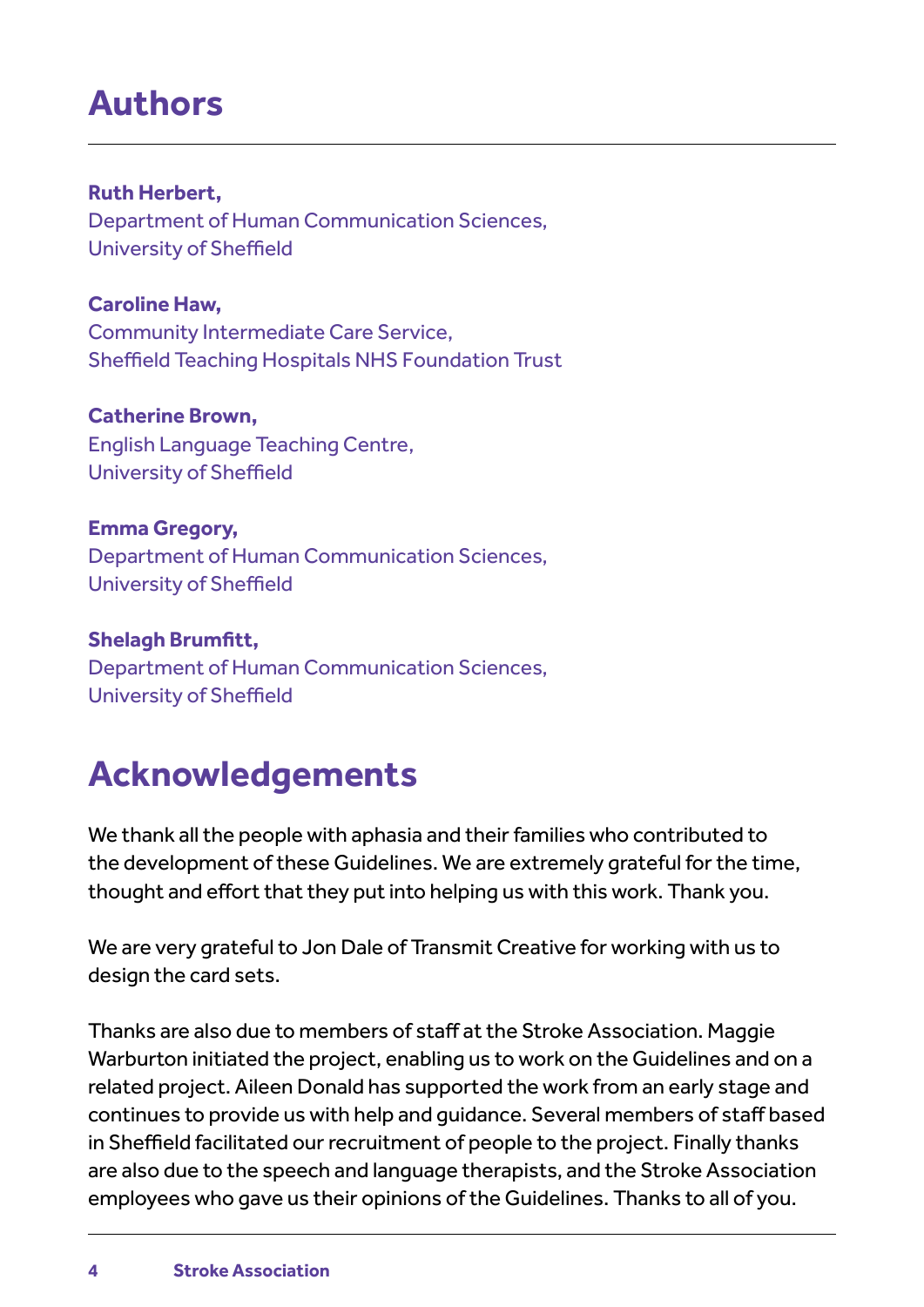## **Introduction**

**The Stroke Association provided the funding for the development of these Guidelines. They are designed for use by people working with people with aphasia. They aim to help people produce written materials, in order to make them more accessible to people with aphasia. We have written these Guidelines in an accessible form in order to demonstrate as far as is possible the kind of written style we are aiming for.**

## **What is aphasia?**

- Aphasia can happen after a stroke
- Aphasia affects language
- Aphasia can affect understanding and talking
- Aphasia can affect reading and writing
- Aphasia is different for different people

## **The need for Guidelines**

People with aphasia need information. They need information about the effects of stroke and about aphasia. They need information about life after stroke. Aphasia can make it difficult to make sense of new information. New information is often not accessible to people with aphasia. Making information accessible is a challenge. Health-workers and others need guidelines to help them make information accessible.

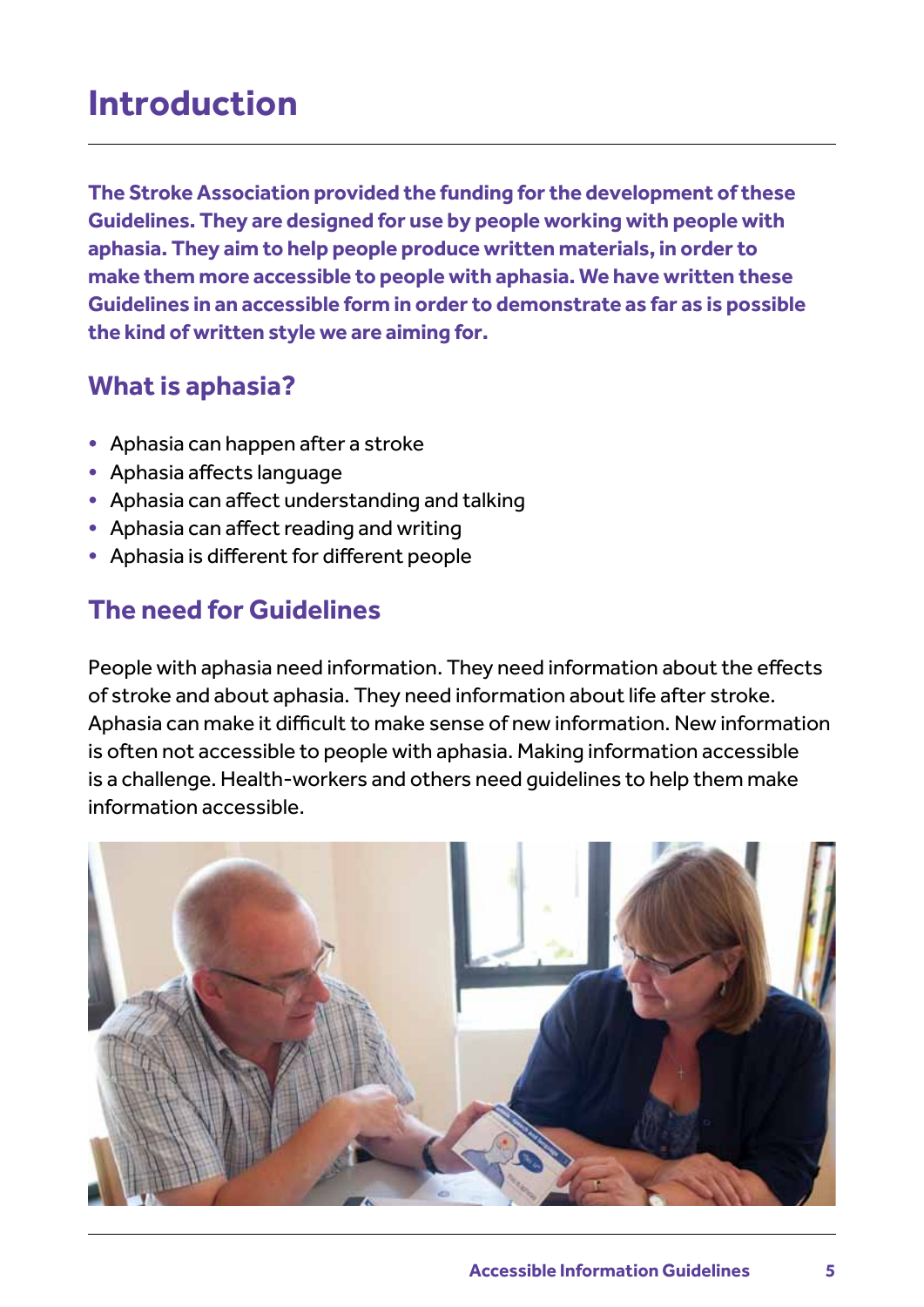### **Development of these Guidelines**

Our research project studied what helps people with aphasia understand information. We looked at the literature on aphasia and accessible information. The references we looked at are on page 28. We consulted people with aphasia in focus groups. They told us what helps them understand information. These Guidelines are a summary of the main points we discussed.

## **Who are these Guidelines for?**

If you work with or know someone with aphasia, these Guidelines are for you. The Guidelines can help to make everyday information accessible. The Guidelines can help to make more complicated information accessible. They are intended to help people with aphasia live their lives, through better information.

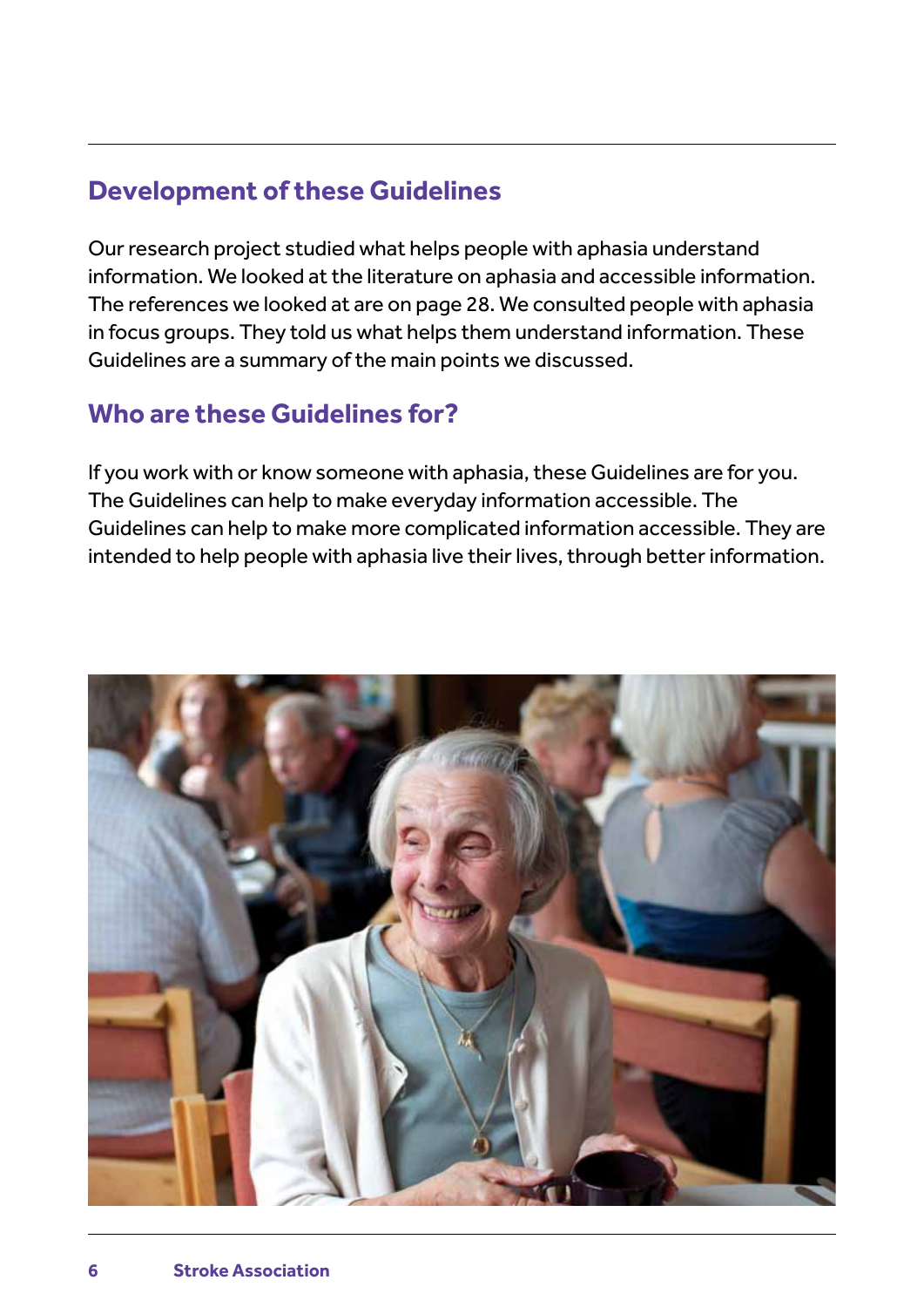### **What are these Guidelines for?**

These Guidelines can be used to make any information accessible. Some examples are:

- Information about services
- Communication resources
- Explanations to people about their condition
- Letters to people with aphasia
- Setting goals with people with aphasia
- Medical information
- Ward notices
- Explanations to people about their care

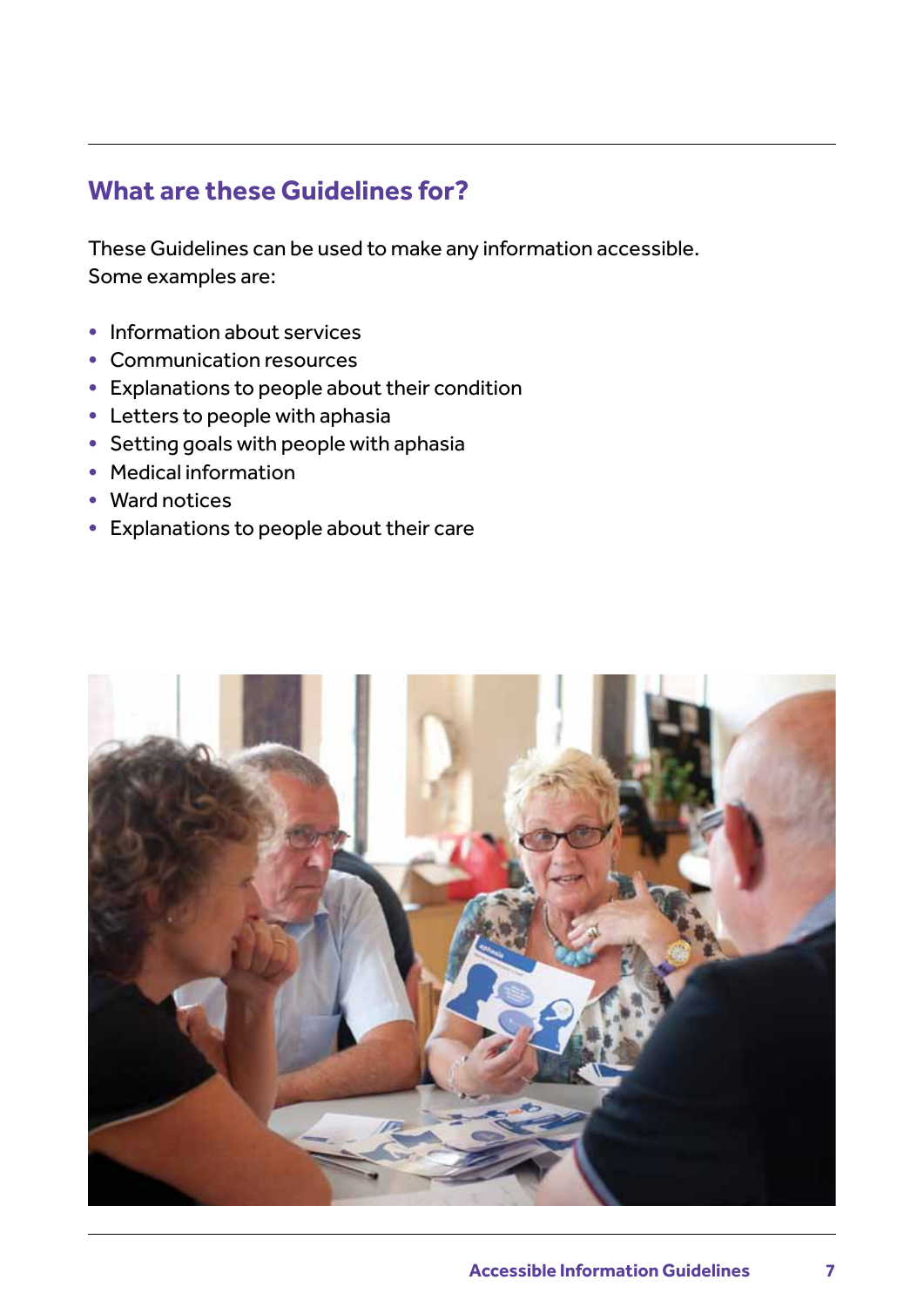#### **How to use these Guidelines**

- Identify what you want to communicate
- Work from an existing document or start from scratch
- Use these Guidelines to make your information more accessible
- The Guidelines give you advice on the types of words and sentences to use
- The Guidelines give you advice about pictures and layout
- There is advice about the amount of information to include
- The Guidelines assume you are using Microsoft Word on a computer
- You can also use the principles to produce information by hand

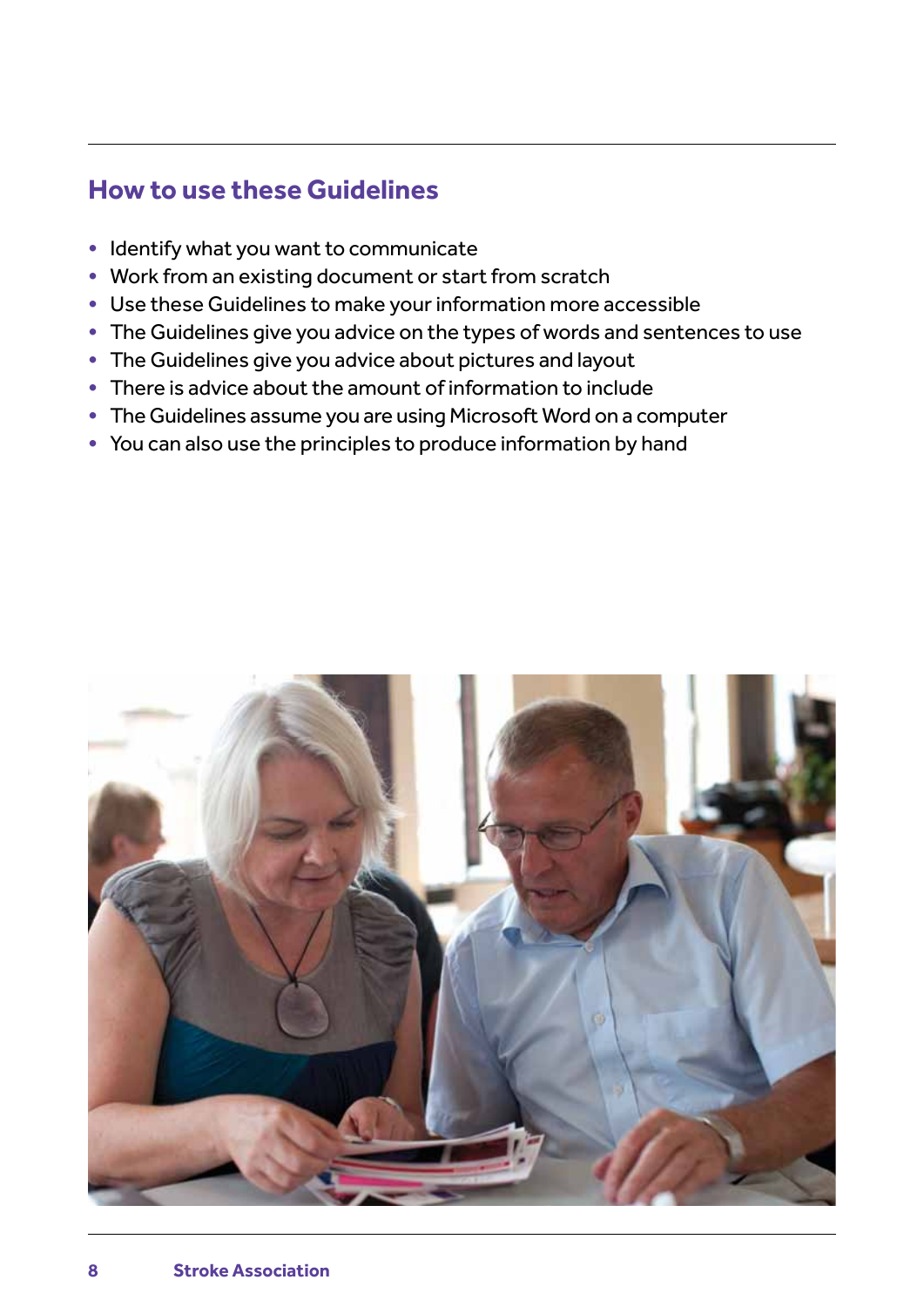# **The Five Steps**

## **There are Five Steps to follow**

**Step 1:** A short message

**Step 2:** Clear sentences

**Step 3:** Easy words

**Step 4:** Good layout

**Step 5:** Make a set



There is a **checklist** on page 23 to help you.

Use the **advice on using Microsoft Word** on page 24 to produce materials.

There are examples to help you, in shaded boxes.

**Blue text** shows the issue we are talking about.

Our amended versions follow in **bold**.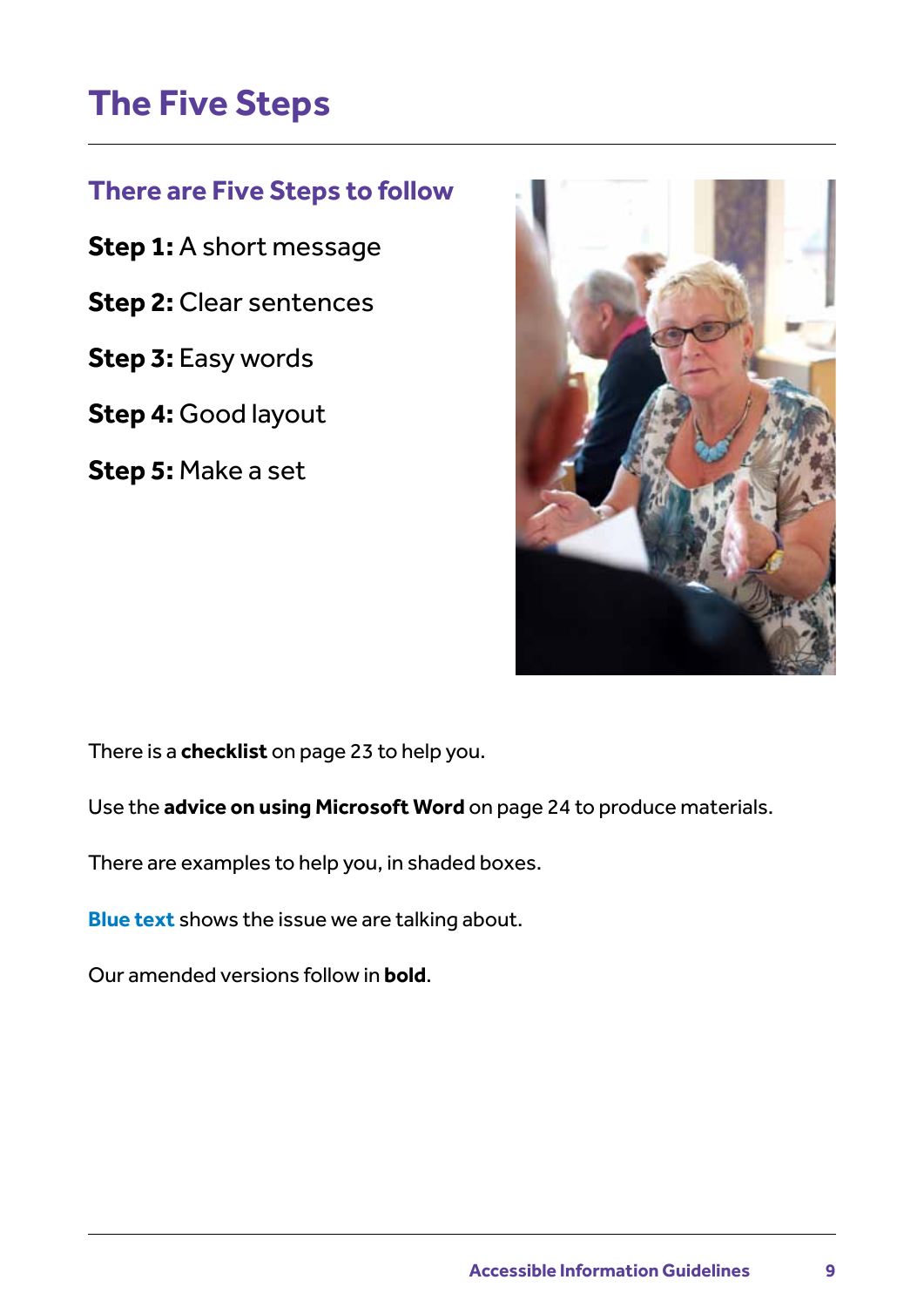# **Step 1:** A short message

#### **Make sure you have a clear message**

- Write your information down
- Cut out anything that is not needed
- Are there several messages?
- Separate the messages out
- Make a list of your messages
- Put them in a logical order

*Stroke makes it difficult to move one side of your body, so you may find walking and getting about harder.*

**Stroke makes one side of the body weak Your arm may be weak Your leg may be weak Walking is difficult**

*Because a stroke happens suddenly with no warning it can be very frightening.*

**Stroke happens suddenly Stroke happens without warning Stroke is frightening**

#### **Working with the messages**

- Take the first message, for example, Stroke happens suddenly
- Work with that message, following Steps 2 to 4, which are shown in these Guidelines
- When that message is completed, take the next message, Stroke happens without warning
- Work through Steps 2 to 4 with the second message
- Complete Steps 2 to 4 for all your messages
- This makes a set of related messages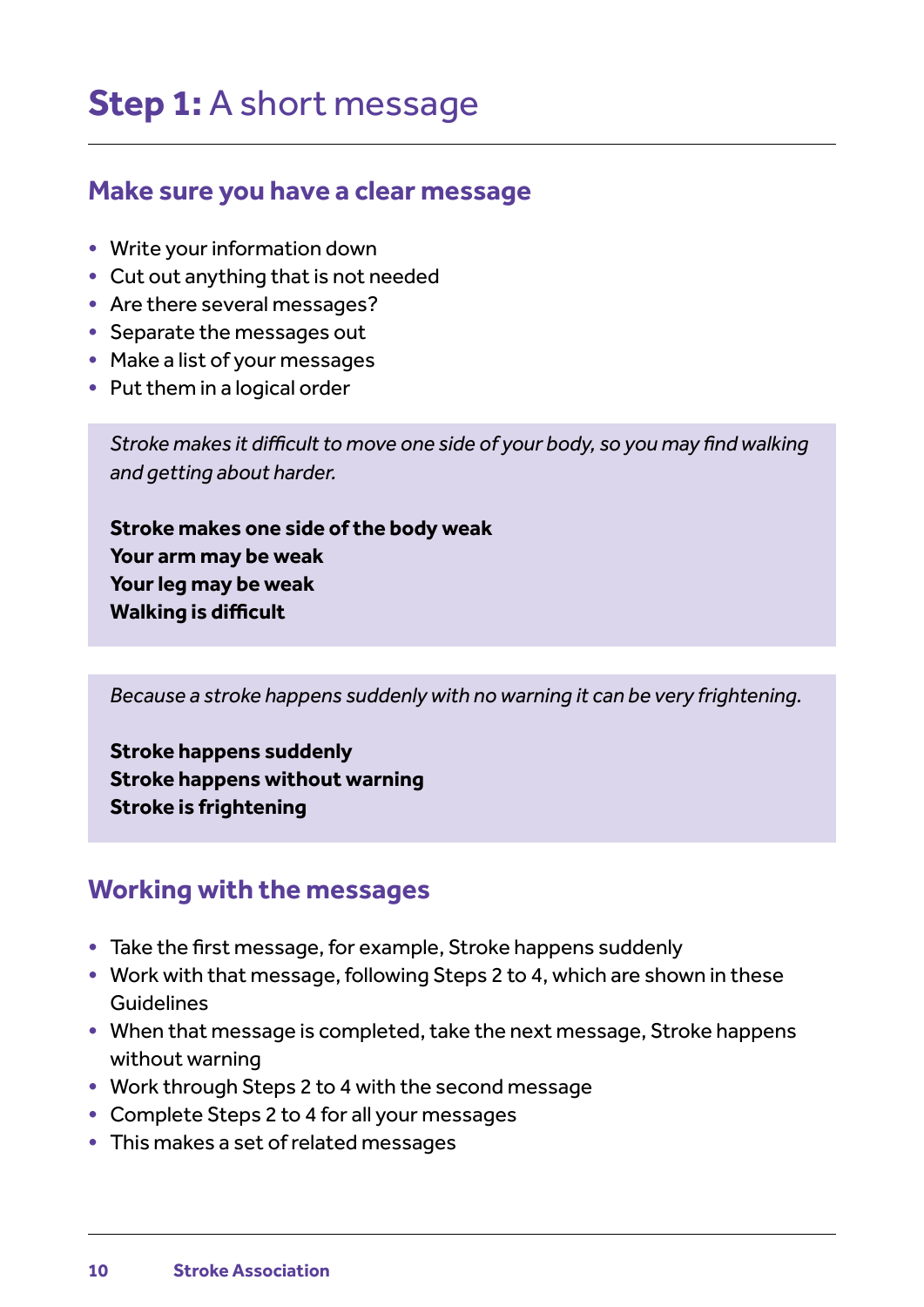# **Step 2:** Clear sentences

#### **Make your sentence simple**

- Think about your sentence
- Simple sentences work best
- Keep it short
- Keep to the point
- Make one point only in a sentence
- Aim for about five words in a sentence

#### **Active is easier than passive**

| <b>Active</b><br>The ambulance will collect you | <b>Passive</b><br>You will be collected by<br>the ambulance |
|-------------------------------------------------|-------------------------------------------------------------|
| The doctor will check you                       | You will get checked by<br>the doctor                       |
| Your stroke might affect your<br>memory         | Your memory might have been<br>affected by your stroke      |

#### **Pronouns**

Pronouns are words such as **he, she, it, we, us, they, them, this, that**. These words are difficult for people with aphasia

*Council leaflet:* **We** have sheltered housing for people to apply for, and you can get information about **this** from **us**

**The council has sheltered housing You can apply for sheltered housing You can get information from the council**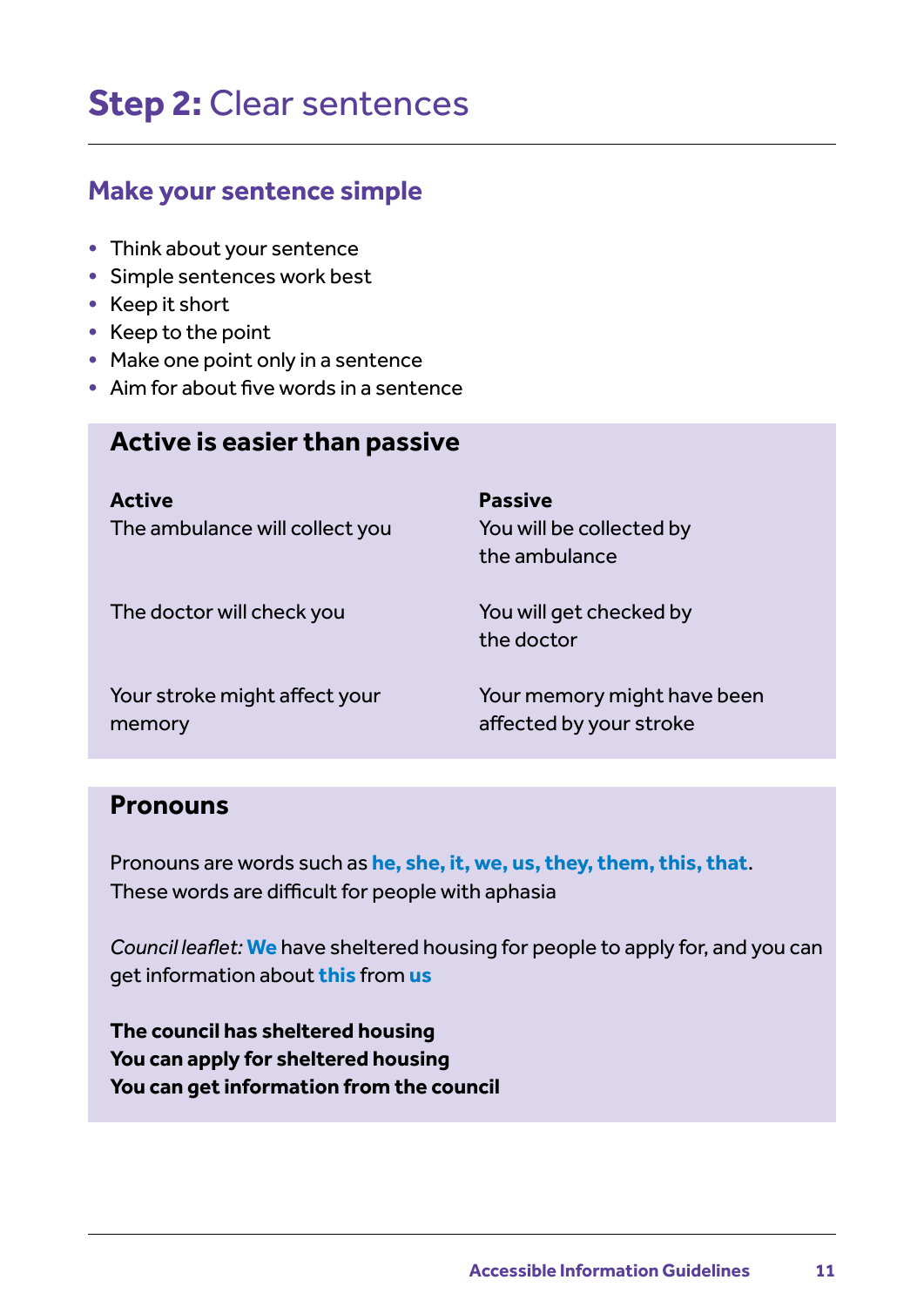#### **Complicated sentences**

Some sentences are complicated Some sentences are simple Try to use simple sentences

If **you have found that** you can't concentrate so well take regular rests **If you can't concentrate take regular rests**

You **might have found that it's** harder to go out **It might be harder to go out**

#### **Too many sentences**

Sentences can sit inside other sentences Separate the sentences

The doctor **who you saw last Friday** will come and see you on Wednesday **You saw the doctor last Friday You will see the same doctor on Wednesday**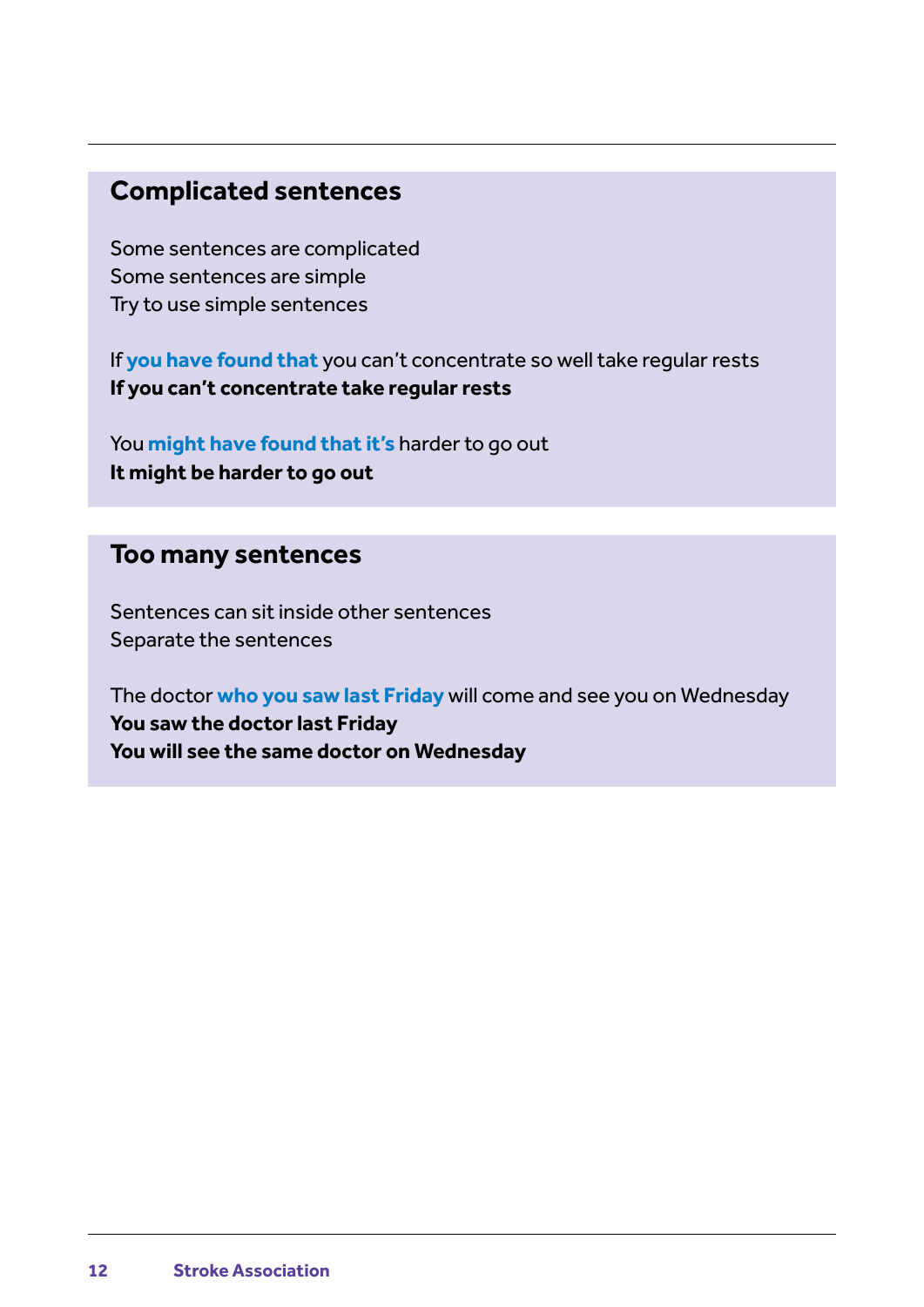## **Check the reading level of your sentence**

- Microsoft Word can check the readability of sentences
- Readability is a measure of how hard a sentence is to follow
- It is graded from 0, which is easy, to high such as 20, which is very difficult
- For people with aphasia we are aiming for a score of 5 or lower
- Use Flesch-Kincaid to check readability
- You need to add a full-stop at the end of your sentence
- This allows the software to read the sentence
- Go to page 24 for how to set up Flesch-Kincaid
- Use **Flesch-Kincaid**
- Check the **Grade Level**
- Check you have a number of 5 or lower
- If the number is 6 or higher, you need to make your sentence simpler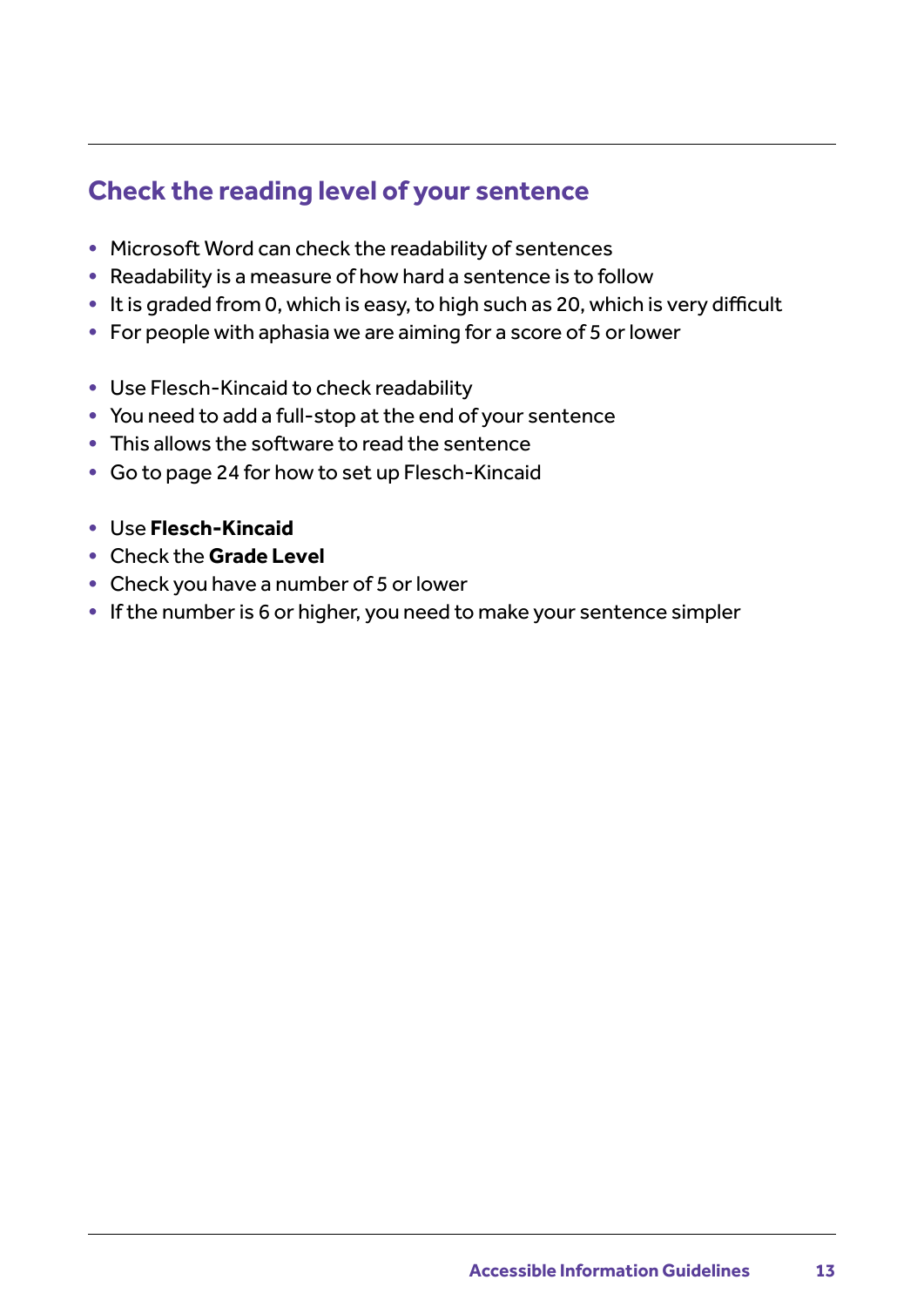# **Step 3:** Easy words

#### **Use everyday words**

- Choose your words carefully
- Choose words people use often
- Choose words most people use
- Use everyday words
- Use meaningful words
- Use whole words

| <b>Easier words</b> | <b>Harder words</b> |
|---------------------|---------------------|
| stroke              | <b>CVA</b>          |
| medicine or tablets | medication          |
| get better          | recover             |
| interest            | motivation          |
| doctor              | physician           |
| cope with           | compensate for      |
| ambulance           | transport           |

#### **Easier words**

The **physician** will **assess your condition** before **prescribing medication The doctor will check you The doctor will give you tablets**

A **CVA** can be **haemorrhagic** or **ischaemic**

- **A brain bleed causes a stroke**
- **A blood clot causes a stroke**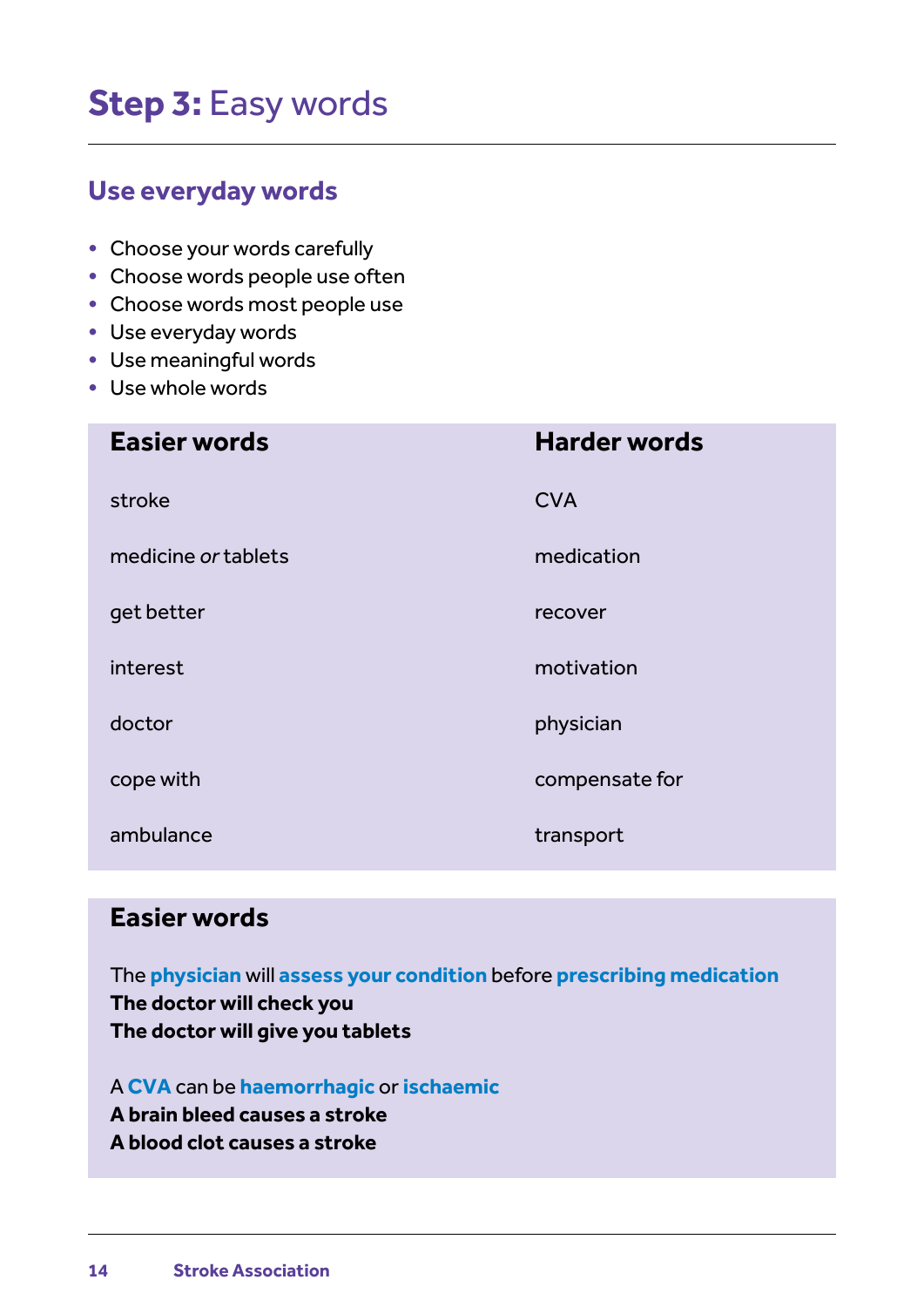# **Step 4:** Good layout

## **Create a space for your message**

- You need lots of white space around your message
- Postcard size is good if using paper
- For typing, half of A4 works well
- A5 works well
- Make a box for your message
- We recommend you insert one cell by using Insert Table in Word

| (This is where you write your message) |  |  |  |
|----------------------------------------|--|--|--|
|                                        |  |  |  |
|                                        |  |  |  |
|                                        |  |  |  |
|                                        |  |  |  |

- Make a border for this box
- Choose a simple border
- Go to page 26 for advice on inserting tables and borders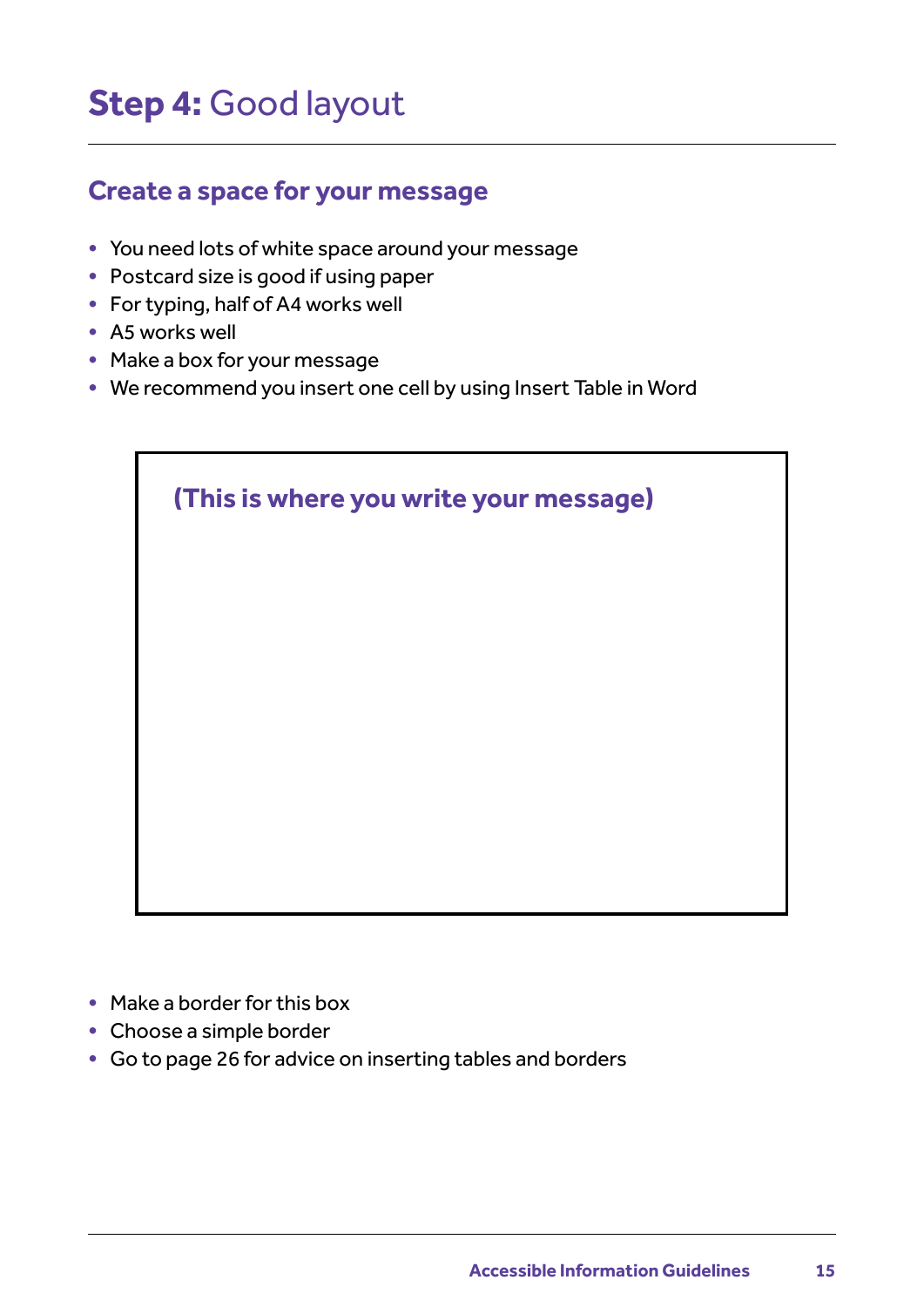## **Typing and fonts**

- Type your sentence top left
- Leave plenty of space around the text
- Use a font size between **14** and **18** pt
- Use a sans serif font
- Arial and Calibri are sans serif and easy to read
- Times New Roman is serif and is harder to read

## **Gestures** can help

- Use sentence case a capital letter in the first word only
- Make important information bold
- Make important information two font sizes bigger
- Don't underline any of the text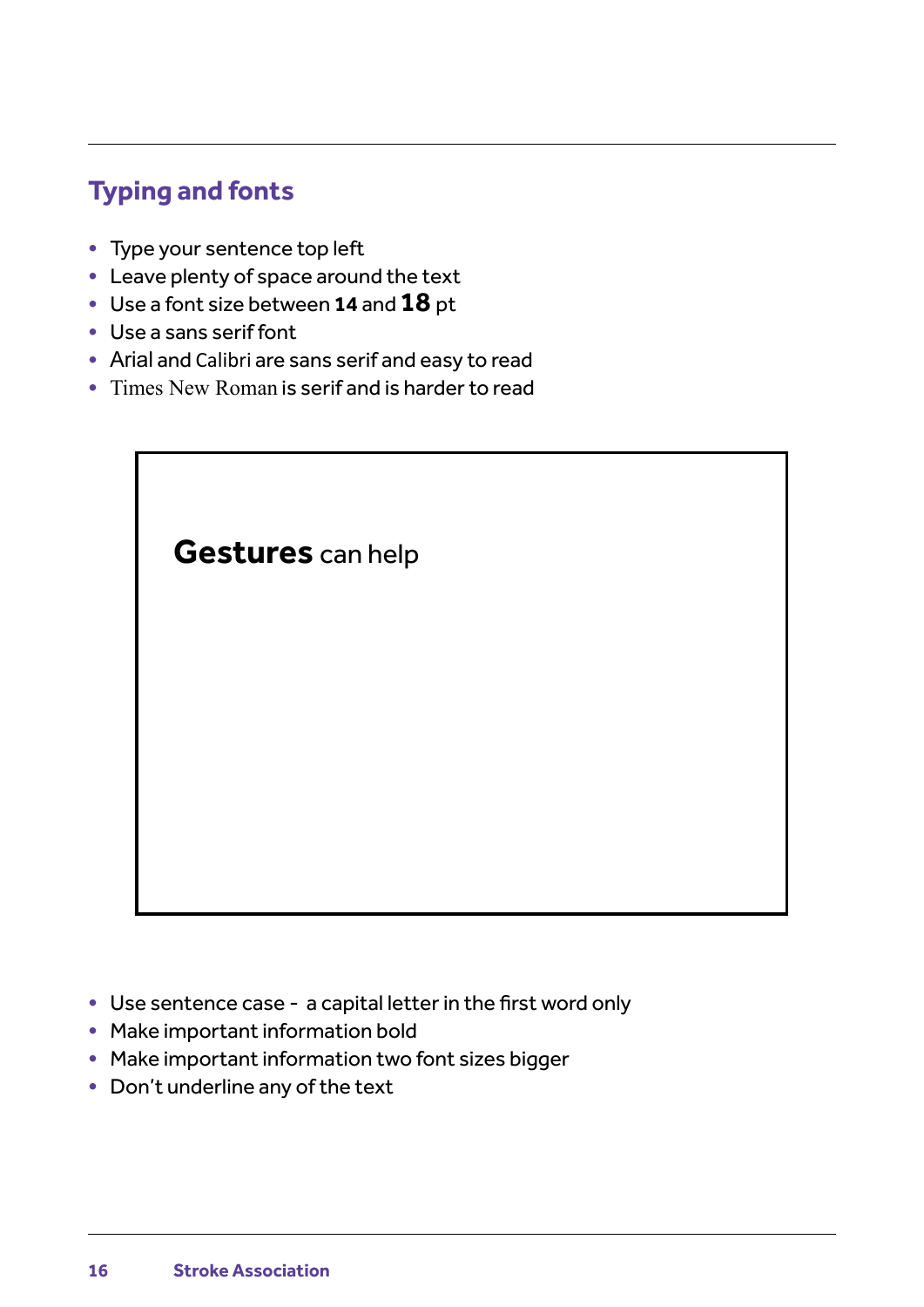## **Headings**

- Headings can help
- Use headings to organise information
- Use coloured headings
- Make the heading two font sizes larger

# **Aphasia**

## **Pointing** can help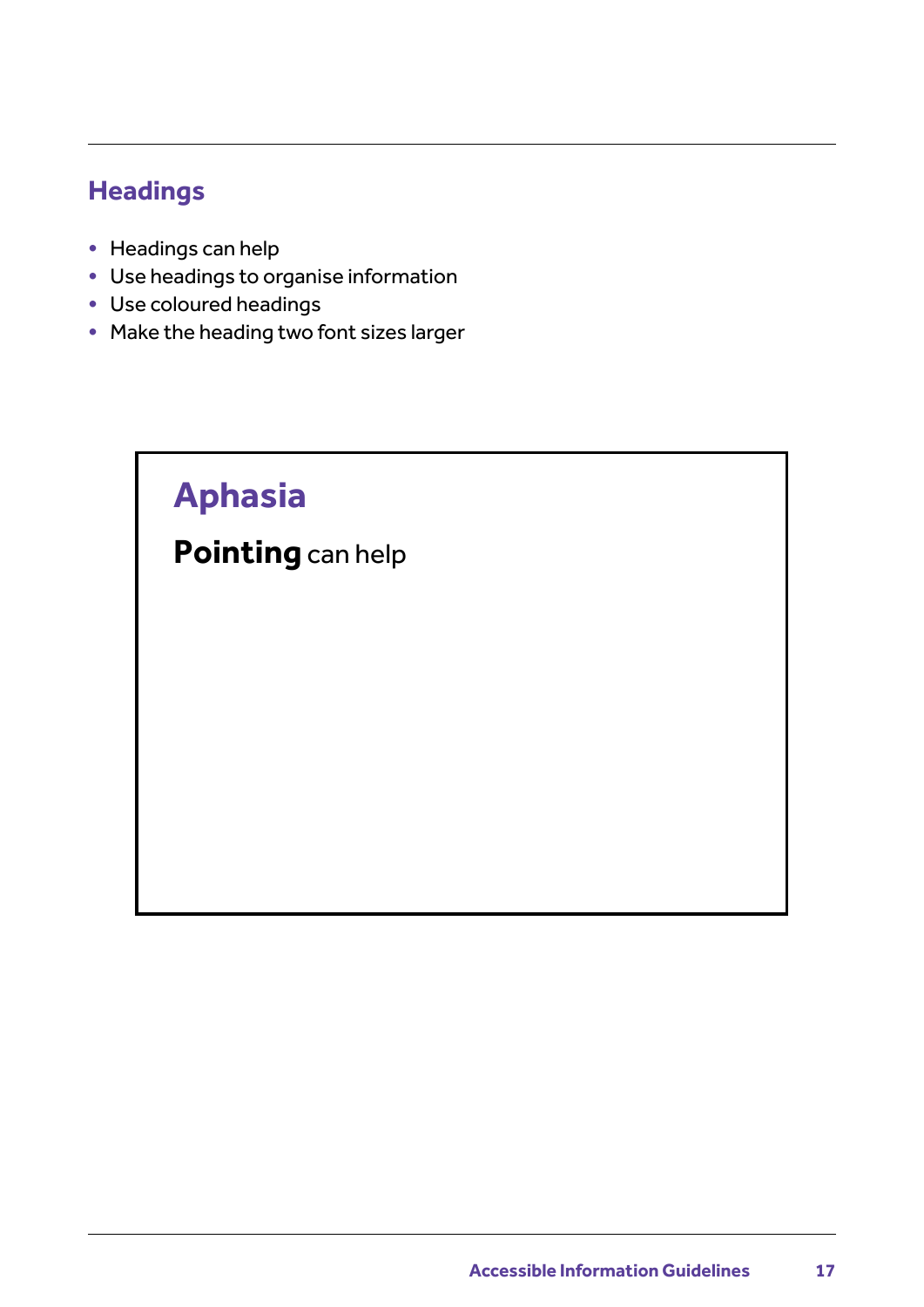#### **Pictures**

- Choose one or two pictures
- Use clear pictures
- Choose good quality pictures
- Use either line drawings or photos
- Pictures made for adults work best



## **A good picture**

This picture shows the meaning of the sentence It is clear It is adult

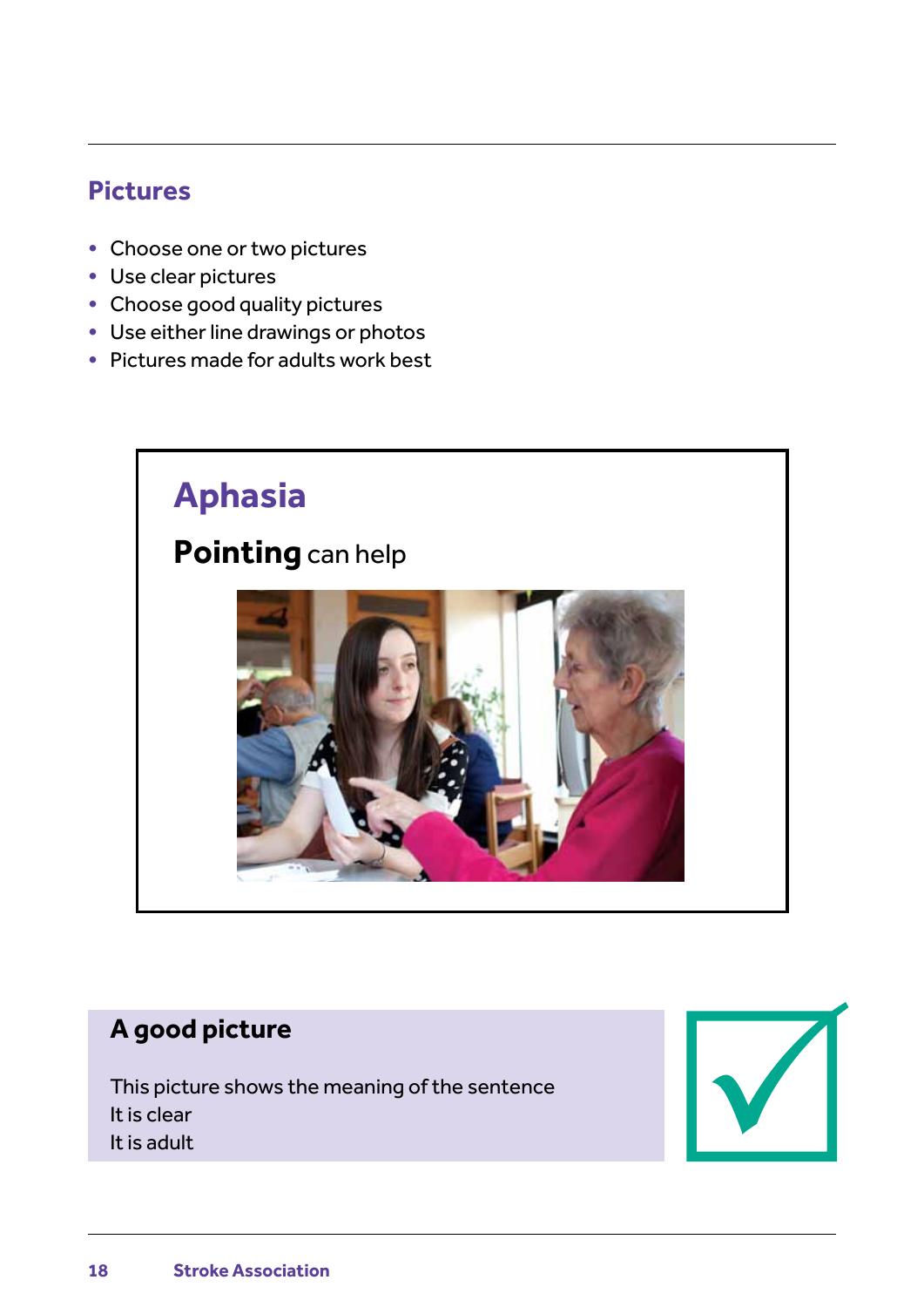## **Linking writing and pictures**

- Put the picture under the sentence
- Check the picture matches the important information exactly
- Use a new picture for new information
- Use two pictures if you need to
- Use a new picture for each new concept



#### **A good picture for the message**

The people look right – adult and old enough The picture shows the activity The picture matches the words

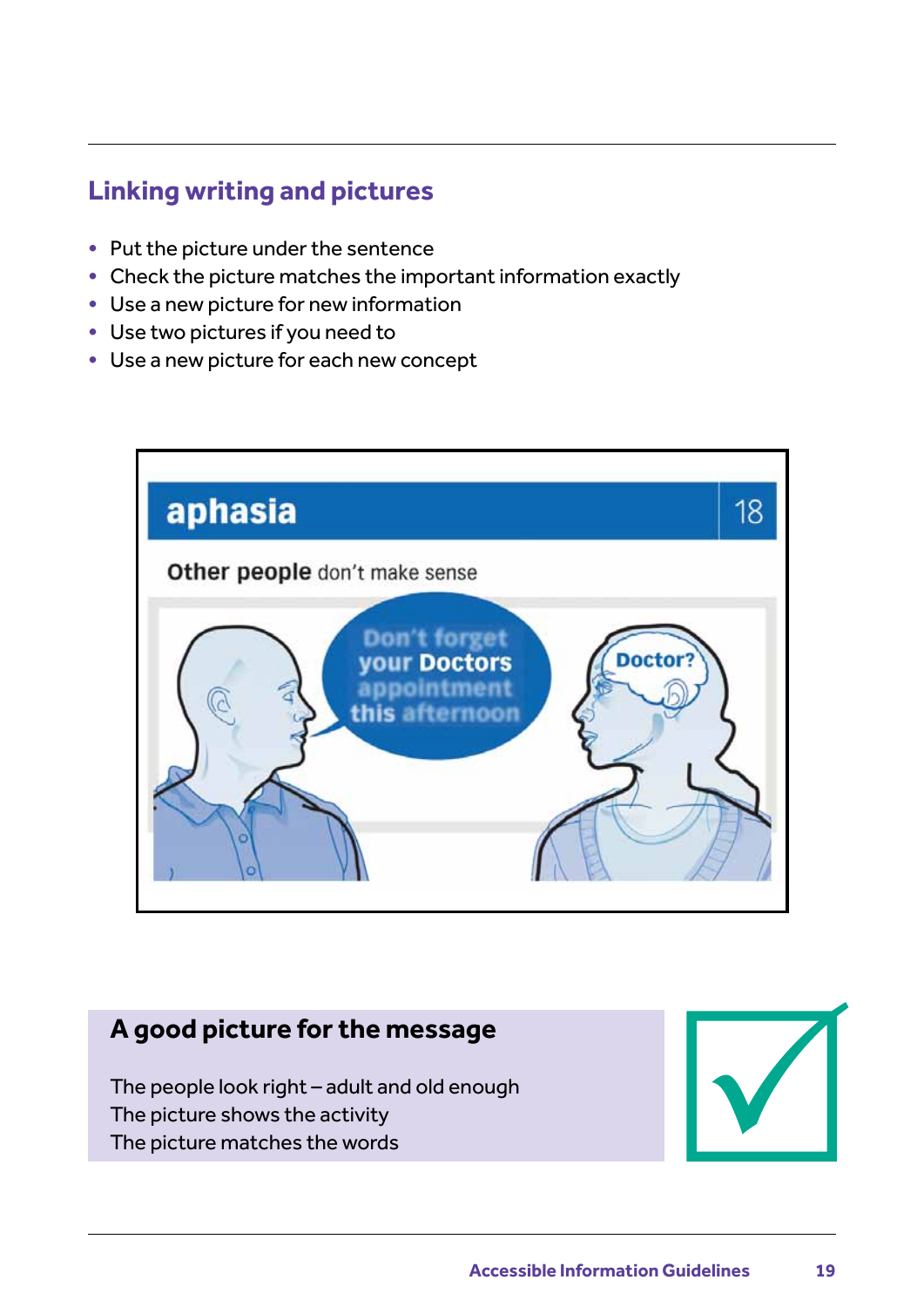#### **Use of colour**

- Use white paper
- Use dark writing
- Use colour in pictures to help with the meaning
- Use colour in headings to help organise information
- Use colour in borders

| <b>Driving after stroke</b><br>A <b>blue badge</b> can help |                              |                                             |  |  |
|-------------------------------------------------------------|------------------------------|---------------------------------------------|--|--|
|                                                             | Front - Display this side up |                                             |  |  |
|                                                             | Date of expiry:              | Parking Card for<br><b>Disabled People</b>  |  |  |
|                                                             | Issued by:                   |                                             |  |  |
|                                                             | Serial No:                   |                                             |  |  |
|                                                             | XP08E518618                  | <b>EUROPEAN COMMUNITIES</b><br><b>MODEL</b> |  |  |
|                                                             |                              |                                             |  |  |

## **Colour**

Blue is an important part of the badge Colour can help organise the information The heading and border are blue

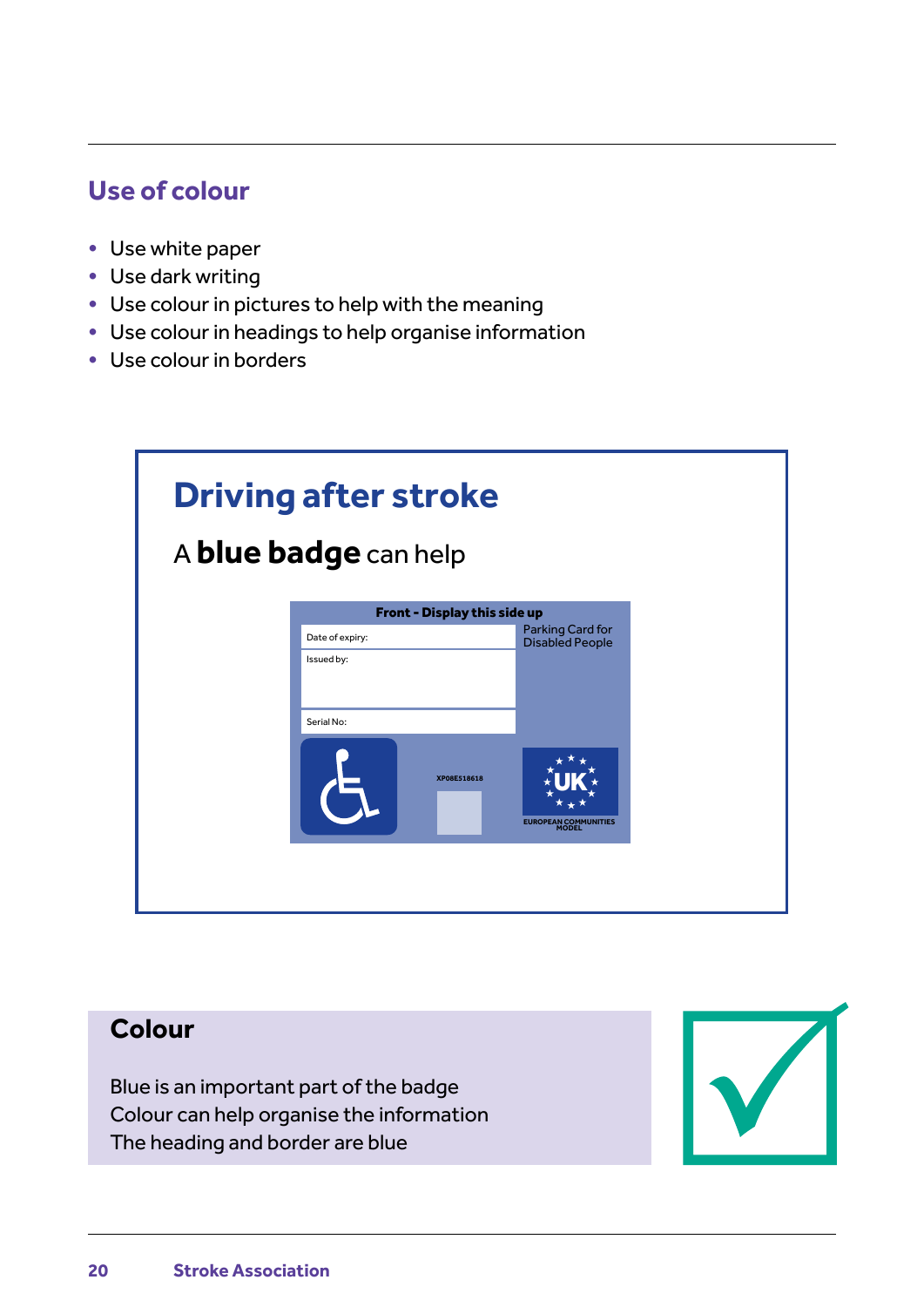# **Step 5:** Make a set

#### **Make a set of messages**

- Go back to Step 1
- Take the next message from your list
- Repeat Steps 2 to 4 with each message

#### **Be consistent**

- Use the same layout for each message
- Use the same font
- Use the same colour
- Use the same style of pictures

#### **Repetition helps**

- Repetition helps people with aphasia
- Repeat important words or phrases

#### **Clear sets**

- Use the same colour border for all messages in one set
- Use the same colour writing for all messages in one set
- Use numbers to show the order of messages in a set

#### **Amount**

- About five to ten messages make a good set
- Most people with aphasia prefer to see one message at a time
- Each message should be presented on its own

*See the examples on the next page.*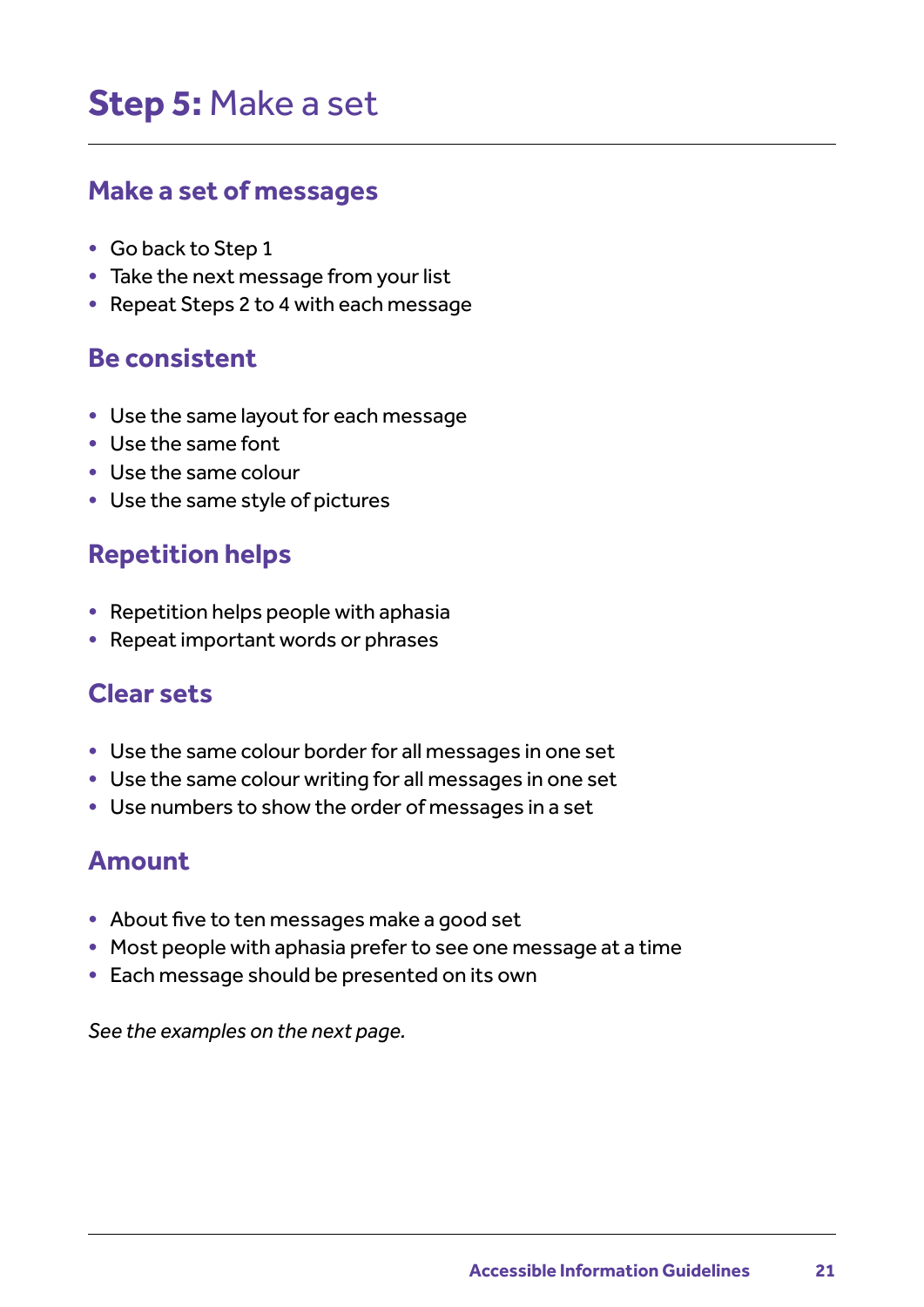

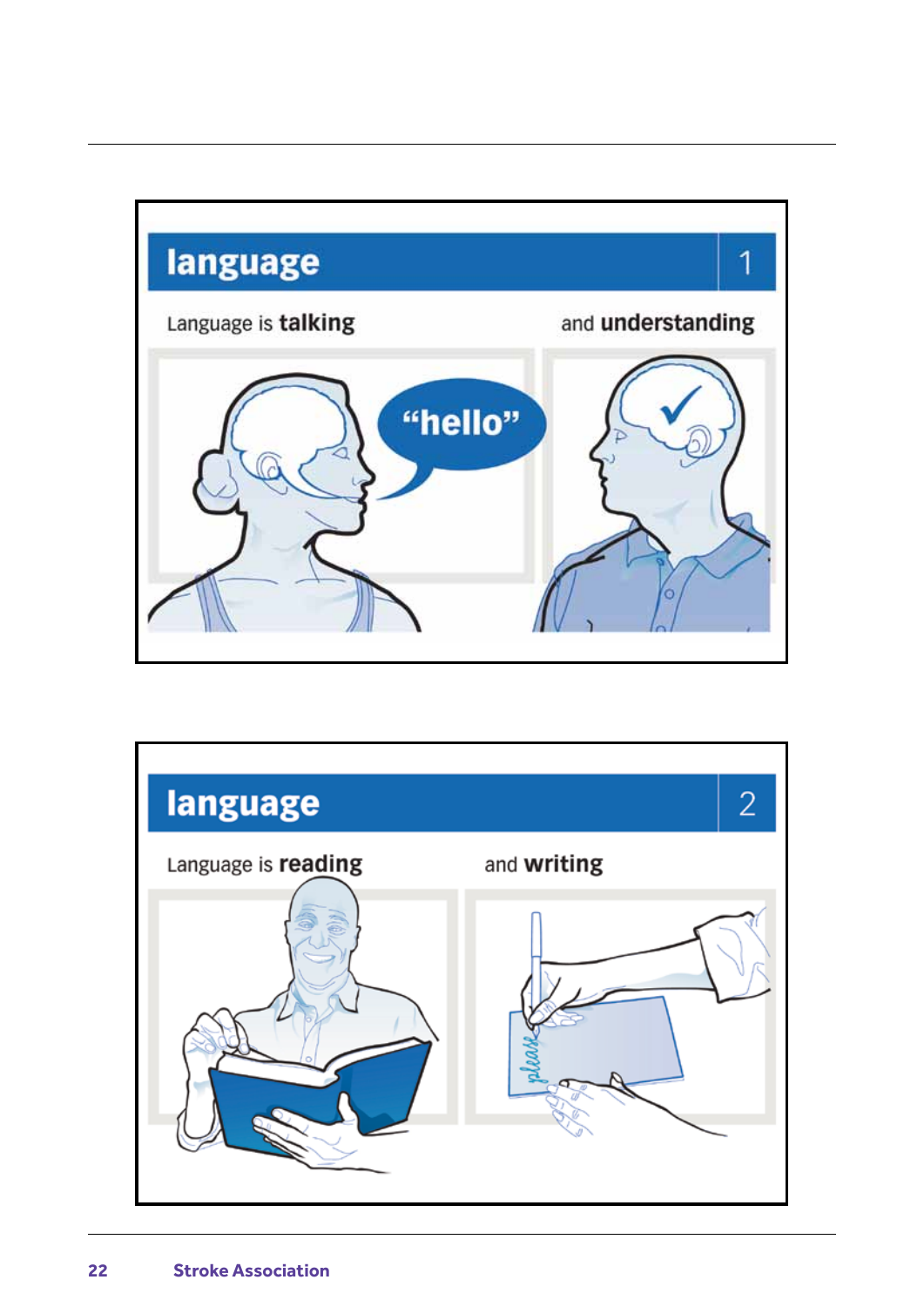# **Checklist**

| • Messages are short<br>• The order of the messages is logical                                                                                                        |             |
|-----------------------------------------------------------------------------------------------------------------------------------------------------------------------|-------------|
| The sentences are simple<br>• The words are everyday words                                                                                                            |             |
| The space is A5 or a postcard<br>$\bullet$<br>• There is one box for each message<br>There is a simple border around each box                                         | 0<br>0<br>0 |
| • The writing is in the top left<br>• The writing is 14pt or larger<br>• The font is sans serif - Arial or Calibri<br>Important words are in bold larger type         | 8888        |
| • There is one heading for each set of messages<br>The heading is in larger font                                                                                      |             |
| • Colour shows meaning clearly<br>Colour shows which messages are together                                                                                            | $\Box$      |
| • There are one or two good quality pictures<br>The pictures are clear and adult<br>• The writing and pictures match in meaning<br>The pictures are of the same style | 0000<br>000 |
| • The set has the same layout throughout                                                                                                                              |             |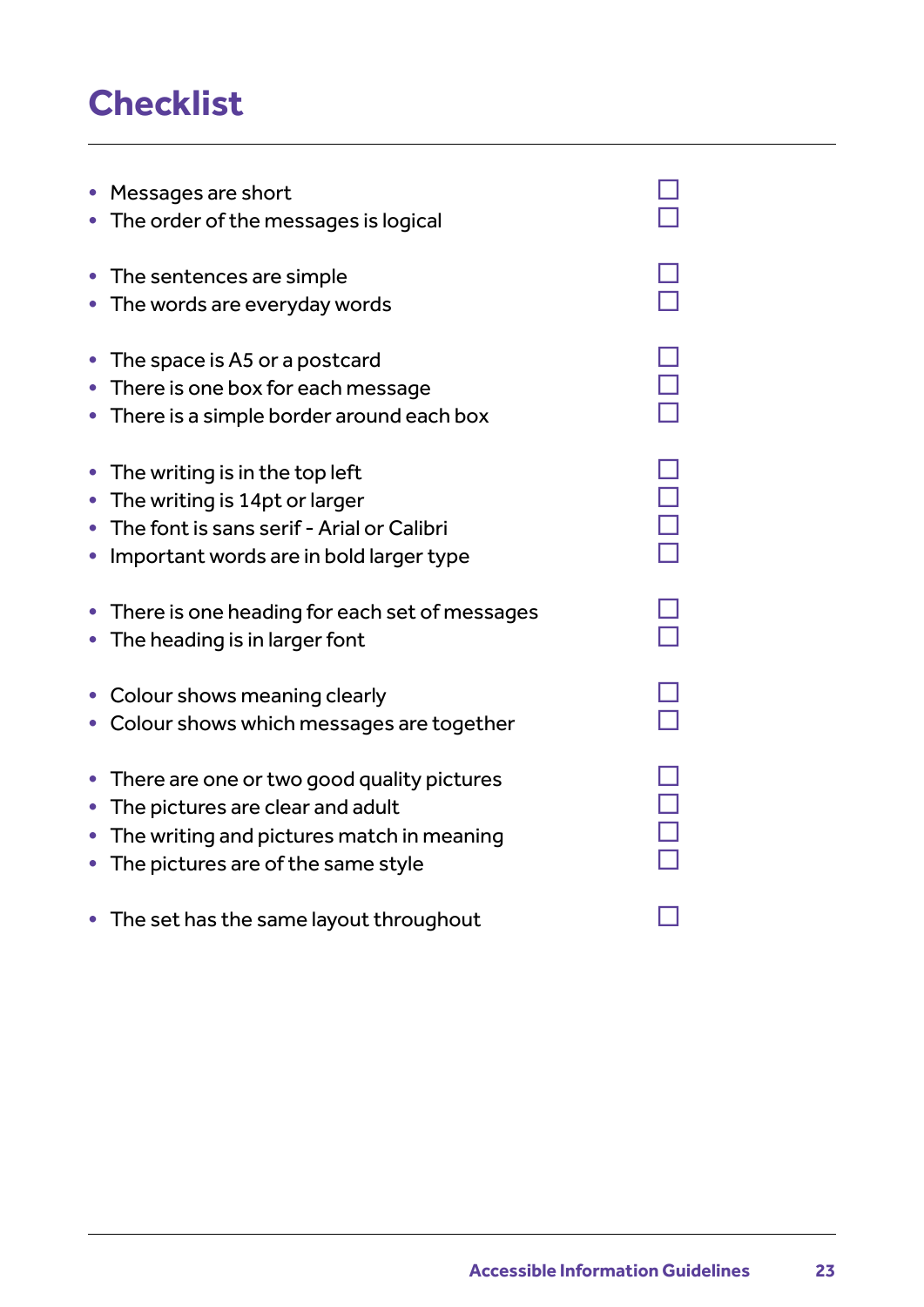## **Word-processing advice**

#### **If you are using Word 2007 or 2010**

- Click on the **Review tab**
- Click on **Spelling and Grammar**
- Click on **Options**
- Tick **Show readability statistics**
- Click on **OK**

#### **OR**

- Click on the **File** tab
- Click on **Options**
- Click on **Proofing**
- Tick **Show readability statistics**
- Click on **OK**

#### **THEN**

- Complete the Spelling and Grammar check
- A table appears
- Look at **Flesch-Kincaid Grade Level**
- Low numbers mean your text is simple to read (**0 to 5)**
- High numbers mean your text is hard to read (**6 upwards)**

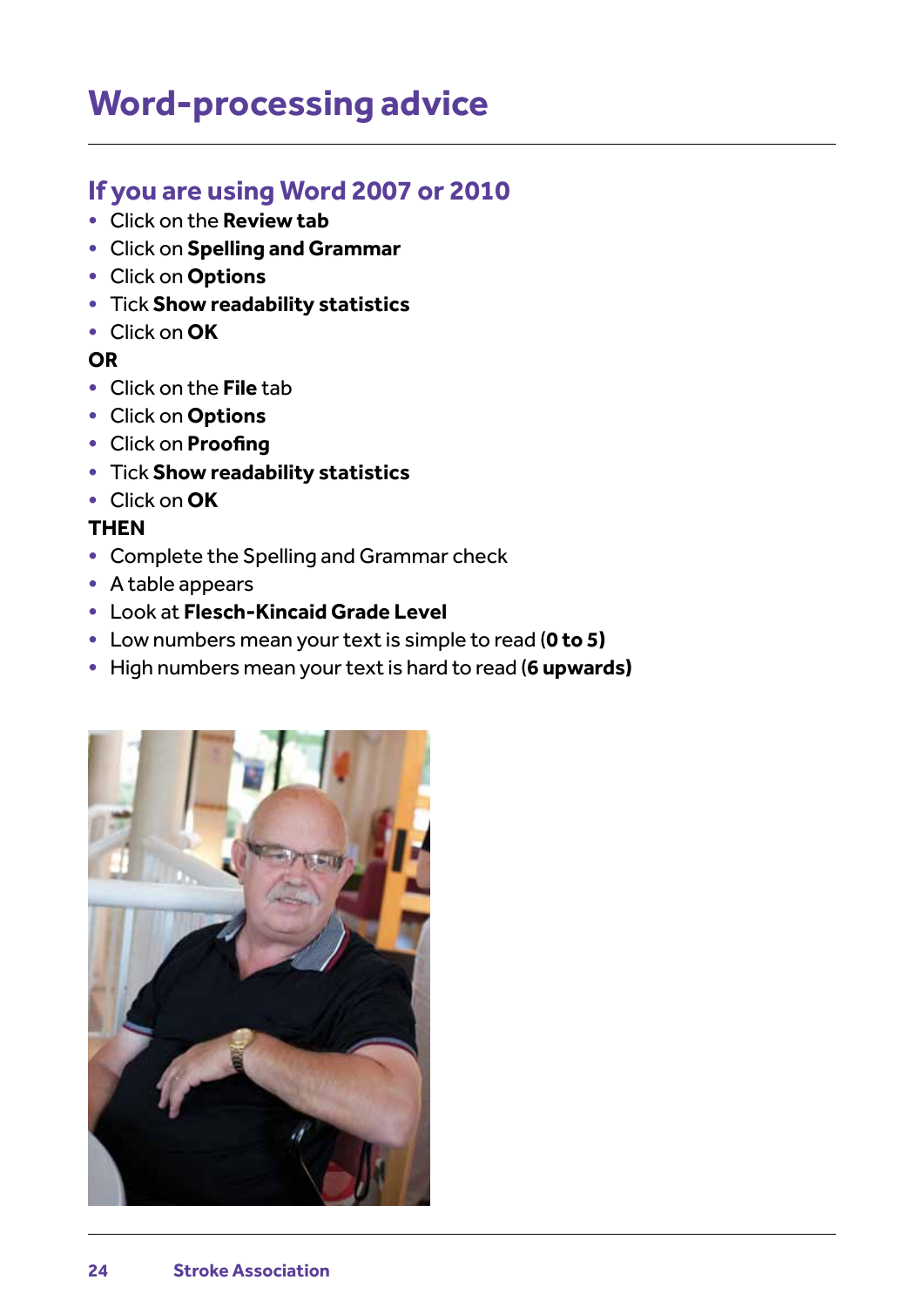

#### **If you are using Word 2003**

- Click on the **View** tab
- Select **Toolbars**
- Click on **Review** to activate that Toolbar
- Click on **Grammar and Spelling**
- Follow steps above from **Options** onwards

#### **For all users**

- Flesch-Kincaid is now set up
- Next time, just click on **Spelling and Grammar**
- Remember to add a full-stop at the end of the sentence you want to check
- Run through the spell and grammar check
- Click **ok** when asked if check is complete
- The readability table will appear
- The **Grade Level** is the bottom line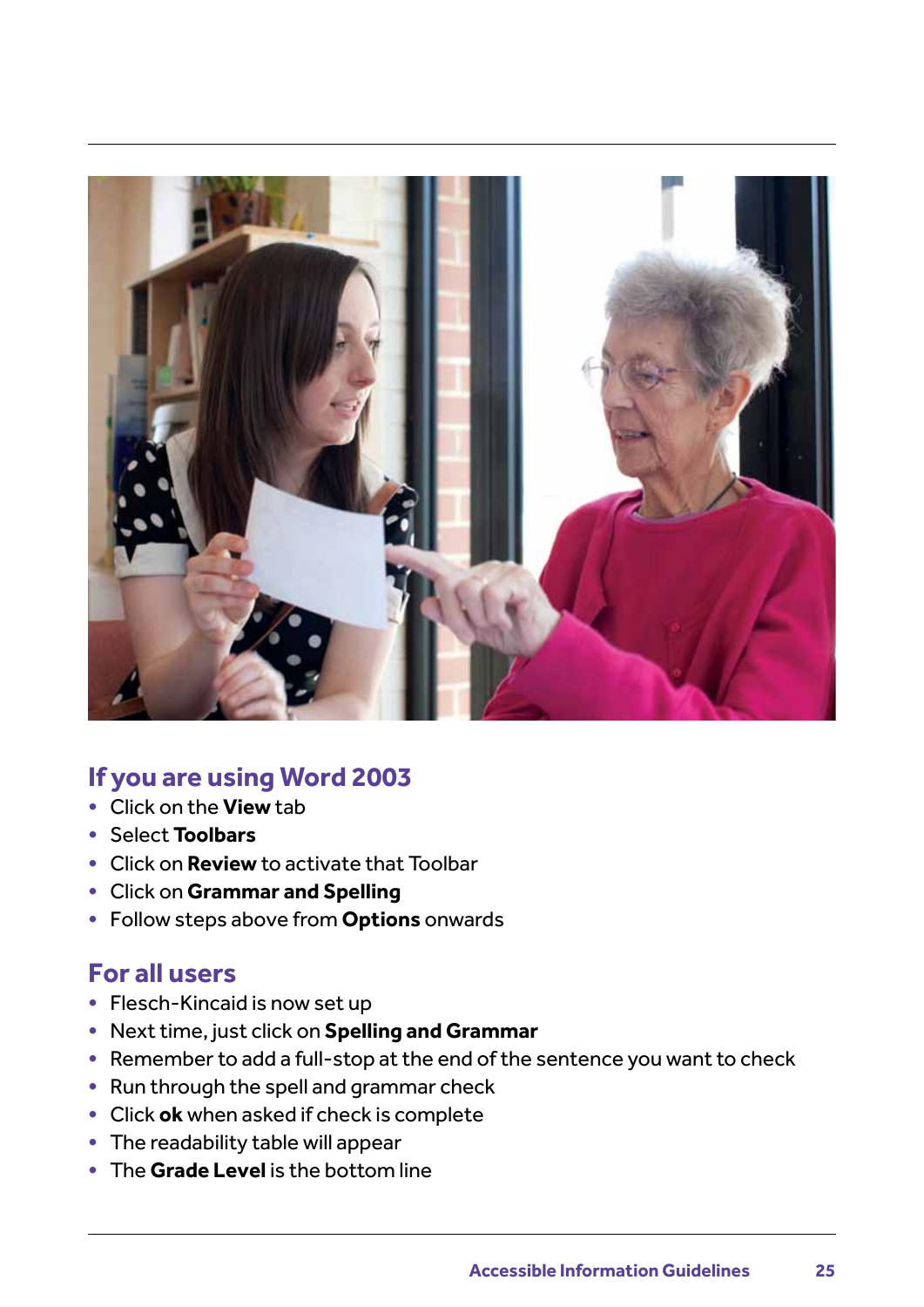#### **To make a box using Word**

- Go to **Insert Table**
- Select a table that is one row x one column
- Make the box longer by putting the cursor in the box and pressing the Enter key as many times as you need

## **To put a border around a box**

- Highlight the whole box
- Right click on the box while it is highlighted and select **Borders and shading**
- Click on the **Page Border** tab
- In **Style** select a simple border

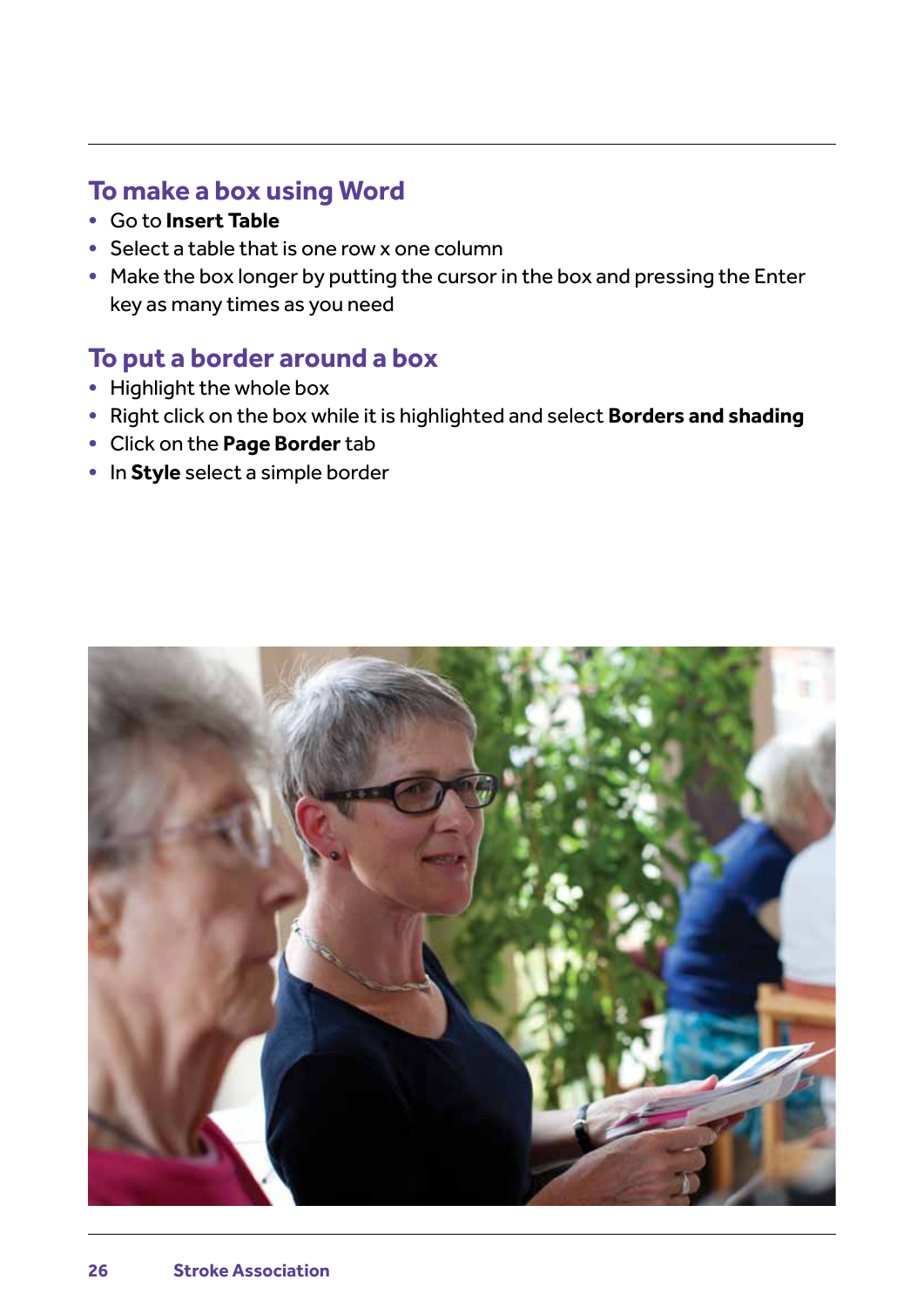

#### **To add a picture**

- Position the cursor in the box
- Click on the **Insert** tab (top of taskbar)
- Select **Picture**
- Browse your PC to find the picture you want
- Click on the picture
- Click on **Insert**
- The picture will appear in your document

#### **To edit a picture in your document**

- Click on the picture to highlight it a border will appear around it
- Click on the **Text Centre** button to move the picture to the centre of the box
- Click on one of the buttons in the border around the picture
- Drag the button to make the picture wider, longer, or larger or smaller

#### **Need more help with Word?**

Go to the Word: help and how-to section of Microsoft's website at **http://office.microsoft.com/en-us/word-help/**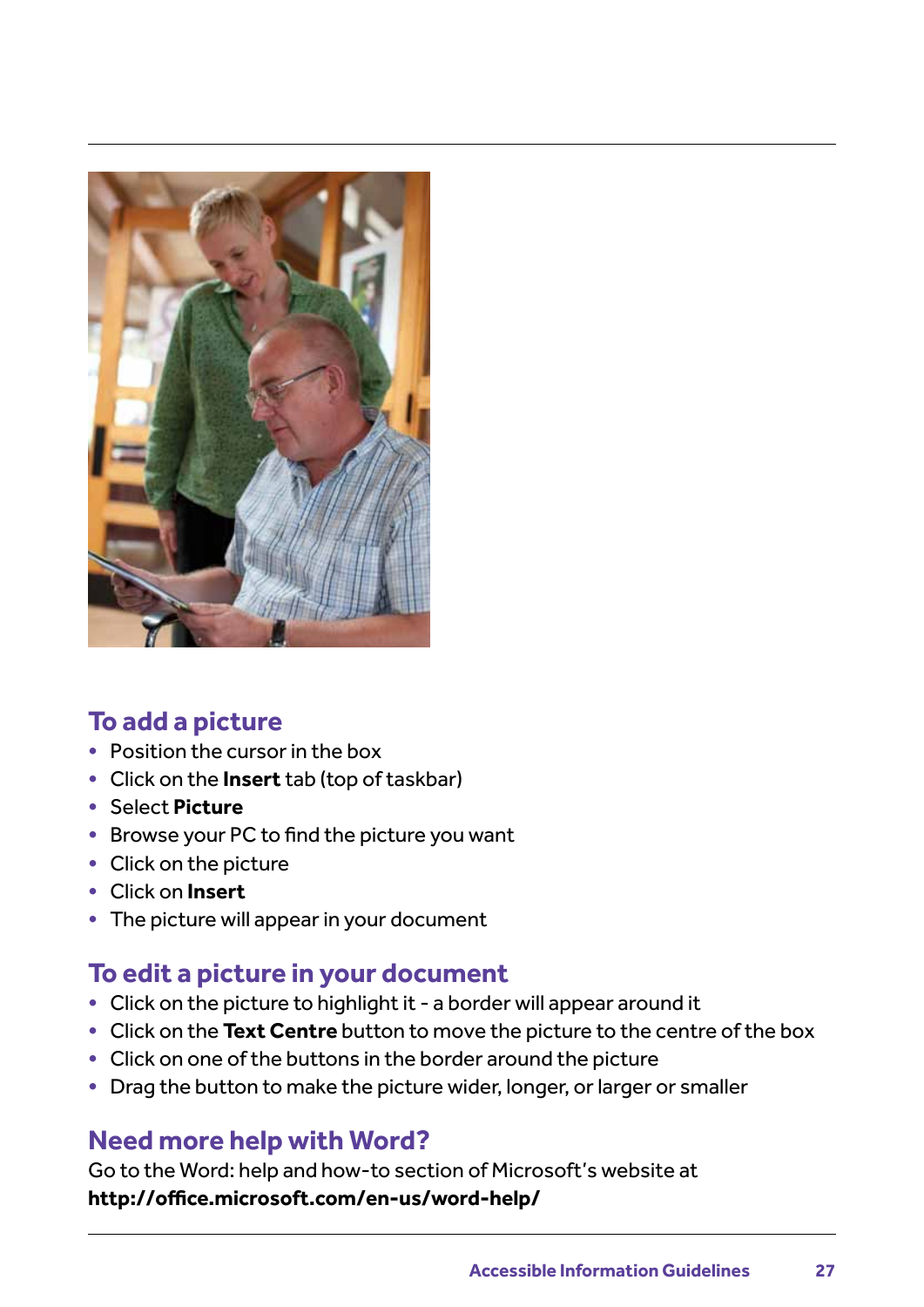# **Further Reading**

Aleligay, A., Worrall, L.E., Rose, T.A. (2008). *Readability of written health information provided to people with aphasia.* Aphasiology, 22(4), 383–407.

Brennan, A. D., Worrall, L. E., & McKenna, K. T. (2005). *The relationship between specific features of aphasia-friendly written material and comprehension of written material for people with aphasia.* Aphasiology, 19(8), 693–711.

Brown, K., Worrall, L., Davidson, B., & Howe, T. (2010). *Snapshots of success: An insider perspective on living successfully with aphasia.* Aphasiology, 24(10), 1267-1295.

Howe, T., Worrall, L., & Hickson, L. (2004). *What is an aphasia-friendly environment? A review.* Aphasiology, 18, 1015–1037.

Kerr, J., Hilari, K & Litosselti, L. (2010). *Information needs after stroke: What to include and how to structure it on a website. A qualitative study using focus groups and card sorting.* Aphasiology, 24(10), 1170-1196.

McKevitt, C., Fudge, N., Redfern, J., Sheldenkar, A., Crichton, S., & Wolfe, C. (2010). *The Stroke Association UK Stroke Survivor Needs Survey.*

Parr, S., Byng, S., Gilpin, S., & Ireland, C. (1997). *Talking about aphasia: Living with loss of language after stroke.* Buckingham: Open University Press.

Pound, C., Duchan, J., Penman, T., Hewitt, A., & Parr, S. (2007). *Communication access to organisations: Inclusionary practices for people with aphasia.* Aphasiology, 21, 23–38.

Rose, T.A., Worrall, L.E., Hickson, L.M., Hoffmann, T.C. (2011). *Aphasia friendly written health information: Content and design characteristics.* International Journal of Speech-Language Pathology, 13(4), 335-47.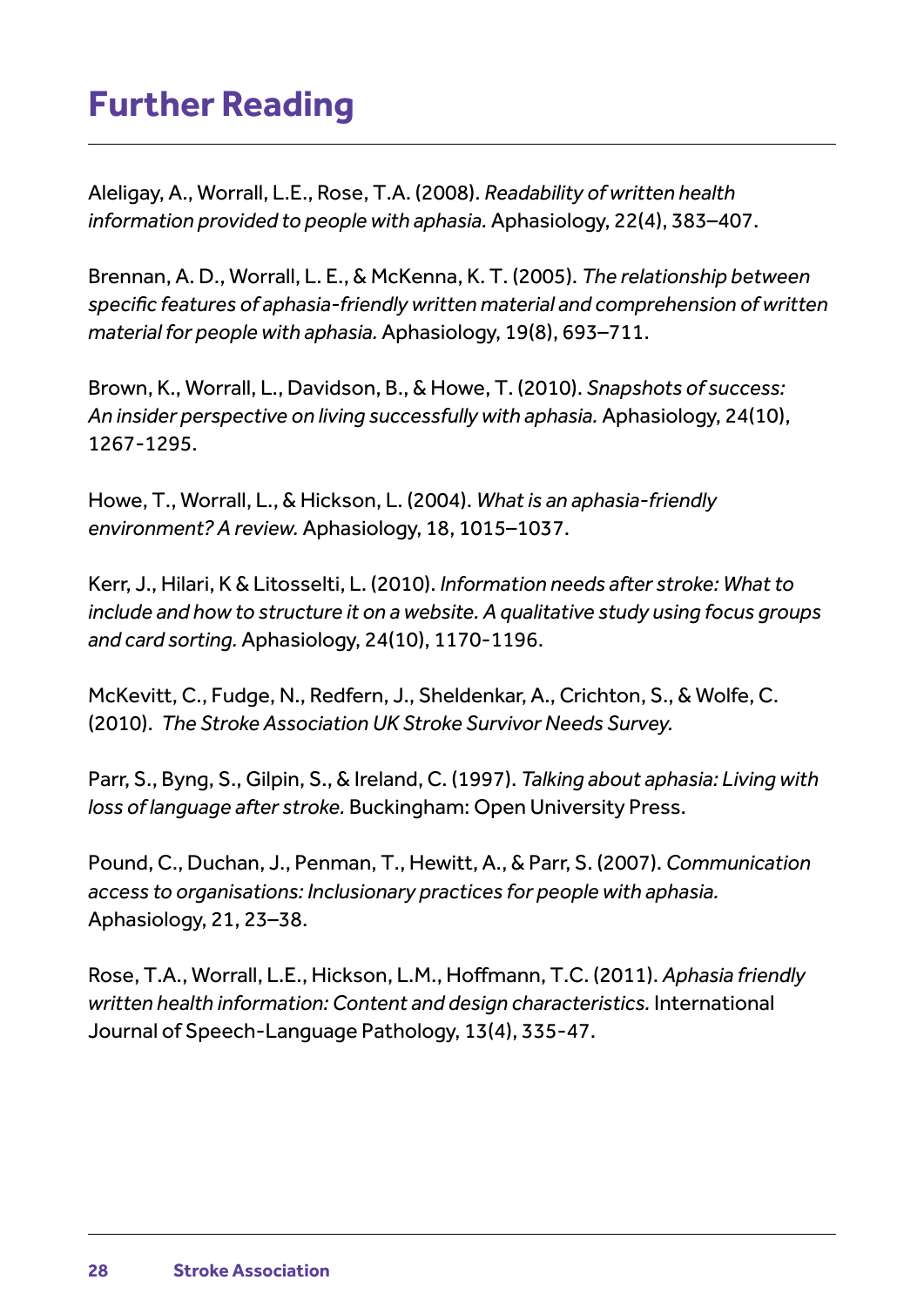Rose, T.A., Worrall, L.E., McKenna, K. (2003). *The effectiveness of aphasia-friendly principles for printed health education materials for people with aphasia following stroke.* Aphasiology, 17(10), 947–963.

Worrall, L., Rose, T., Howe, T., Brennan, A., Egan, J., Oxenham, D., et al. (2005). *Access to written information for people with aphasia*. Aphasiology, 19, 923–929.

Worrall, L., Rose, T., Howe, T., McKenna, K., Hickson, L. (2007). *Developing an evidence-base for accessibility for people with aphasia.* Aphasiology. 21(1), 134–136.

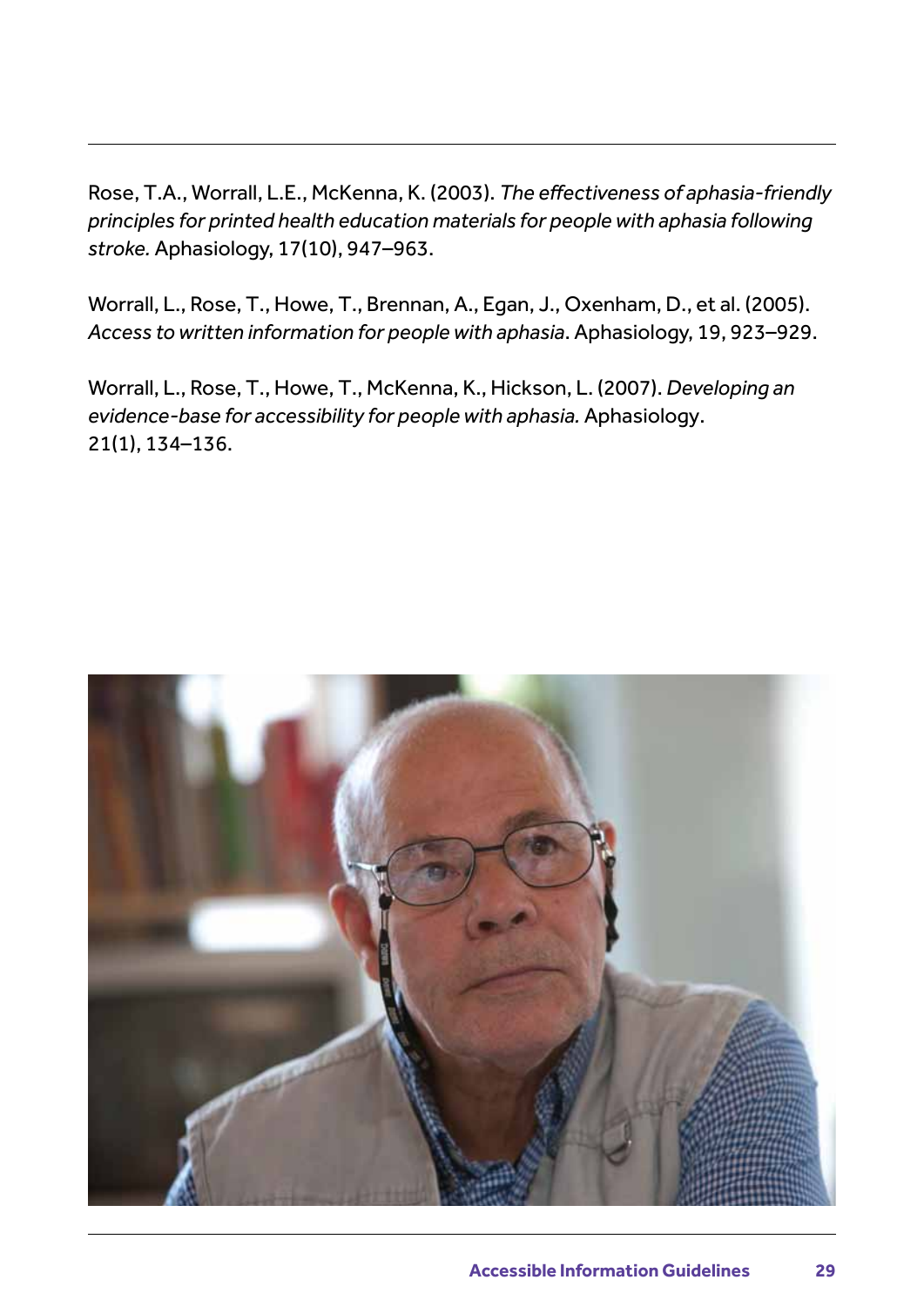## **Notes**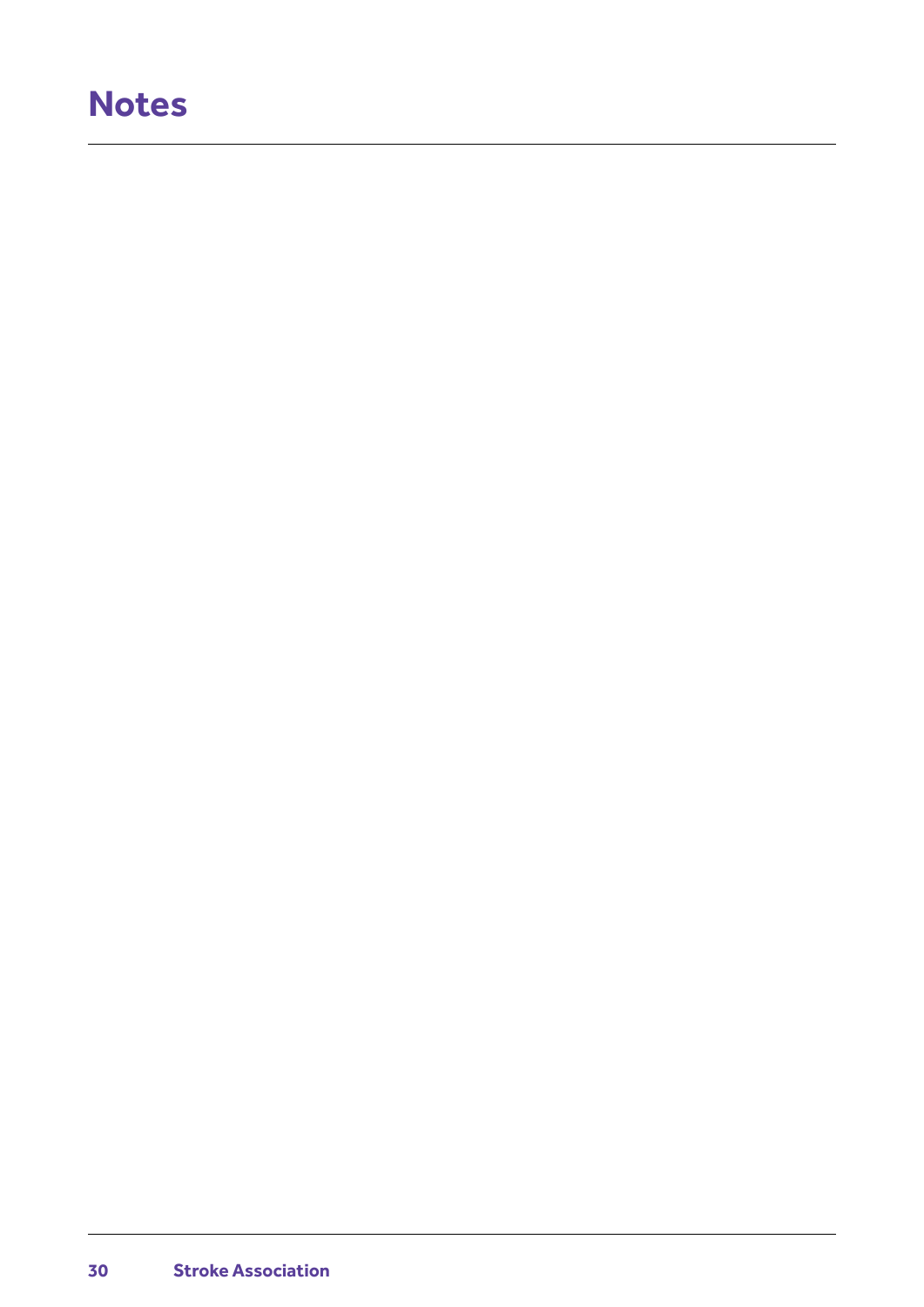## **Notes**